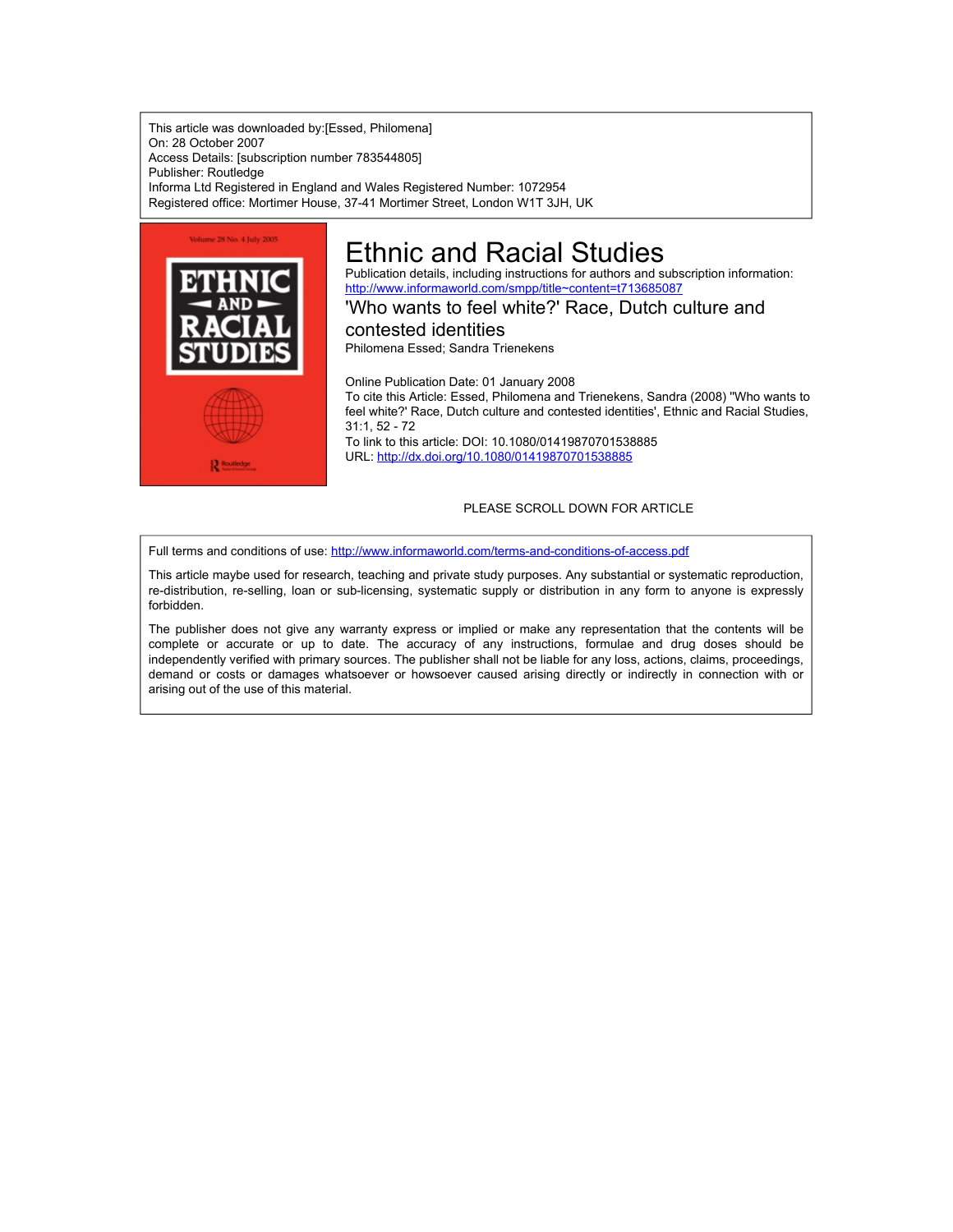# 'Who wants to feel white?' Race, Dutch culture and contested identities

Philomena Essed and Sandra Trienekens

#### Abstract

Is the concept of 'whiteness' applicable to the Netherlands (and mainland Europe)? This article explores cultural expressions of white normativity and possible interpretations of the notion of whiteness as identity. For that purpose we combine two data sets: first white and/or Dutch normativity in political and public life and in the media are discussed, and, second, everyday experiences of racial and/or national identity among whites. The former includes MA theses on newspaper coverage of the Dutch multicultural society. The latter draws from student essays about the meaning of whiteness in their life histories. Dutch students avoid references to 'skin colour' and to 'whiteness' because of the 'racial' connotations. Inequalities are not denied but recognized and verbalized more readily in terms of ethnicity, citizenship, national identity or western superiority and civilization.

Keywords: Citizenship; Dutch culture; racism; national identity; whiteness; the Netherlands.

'Race/Ethnicity: please mark appropriate box' is a standard item on official forms in the US. No big deal for the majority to tick the box 'Caucasian' or 'White'. But what about the situation where the very notion of 'race' is a sensitive, if not a taboo word, to be referred to indirectly (as in: 'she is dark') but not in terms of political, social or even statistical belonging (as in: 'white voters'). In the Netherlands it is considered morally wrong to register according to 'race'. Even 'ethnic' identification according to a Dutch law introduced in the 1998 (Wet SAMEN) requiring the registration of employees according to their ethnicity, had a short life. In 2004 when this law got discontinued, 30 per cent of the organizations still had not been willing to comply. Registering 'ethnicity', in the Dutch case meaning registering whether citizens themselves or at least one of their (grand)parents are

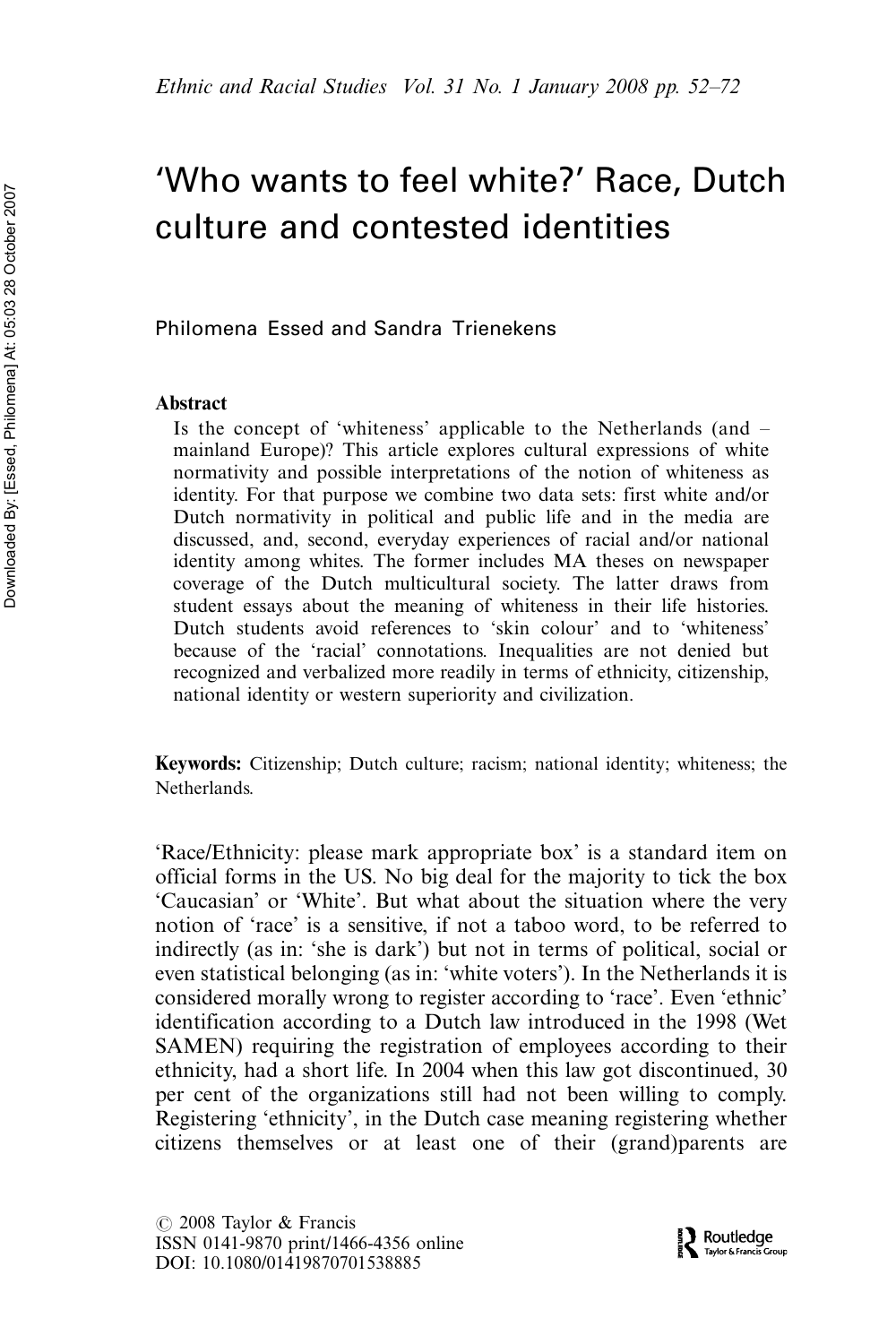immigrants, felt too close to registering something like 'race'. There were also anxieties among ethnic groups about being stigmatized institutionally.

When asked to write a paper about whiteness in the Netherlands (and in Europe) we wondered, which whiteness in the Netherlands: cultural, political, psychological or maybe historical? Were we to look at 'our' race critical theory appraisal of the dominant culture as 'white' and impose the notion of whiteness, otherwise virtually absent as a Dutch paradigm? But what would 'white' mean? Did we mean with 'white' culture in fact the 'Dutch-ness' of the culture, the dominant representatives of whom are (racially) white? As international scholars in a global academic world where 'racial studies' are dominated by Anglo-Euro-American publications, we were familiar with the US proliferation of whiteness studies; with critical standpoints of white scholars who want to offer different strategies for addressing racial inequality (Roediger 2002; Perry 2002; Frankenberg 2004; McKinney 2005). What could whiteness mean, if applied to the Netherlands? We thought of examples close to home: for instance, the whiteness of Dutch academia, meaning the virtual absence of professors of colour, combined with the normativity of (masculine) western European cultures of knowledge (re)production (Bosch, Hoving and Wekker 1999; Botman et al. 2001; Wekker 2002; Essed 2004). There is the whiteness of the Dutch Art sector, where art with a capital A stands for white, Dutch, European (Trienekens 2004). But, we immediately also questioned whether and, if so, how the notion of 'whiteness' would add anything substantial to our understanding of the taken for granted normativity of the dominant (Dutch) culture as instruments of, for instance, 'academic racism' (Essed and Nimako 2006). Would it change our understanding of racist discourse in everyday situations (Verkuyten 1999), or the experience of everyday racism (Essed 1991)?

Scrutinizing whiteness, it has been demonstrated in the US, involves shifting the critical gaze from the racialized 'Other' to whites, the ones who remain 'racially invisible, unnamed' (McKinney 2005, p 3). Invisible to whom? Not to people of colour. This introduces an interesting dimension of the critical study of whiteness in the US. The focus shifted not only onto whites, but on white versions of whiteness, including white guilt, how they confess shame, or, the other way round, deny racism, absolve themselves from responsibility for existing racial injustices, or express discomfort at the idea of white identity (Frankenberg 2004). For some whites, the focus on white identity also created opportunity to talk about race without having to talk to/with blacks.<sup>1</sup> The 'internal' white, the exposure of layers of posture and awareness, which goes at least back to DuBois' brilliant notion of double consciousness, is only partly a topic of this paper. We address two different areas of concern: a) cultural expressions of white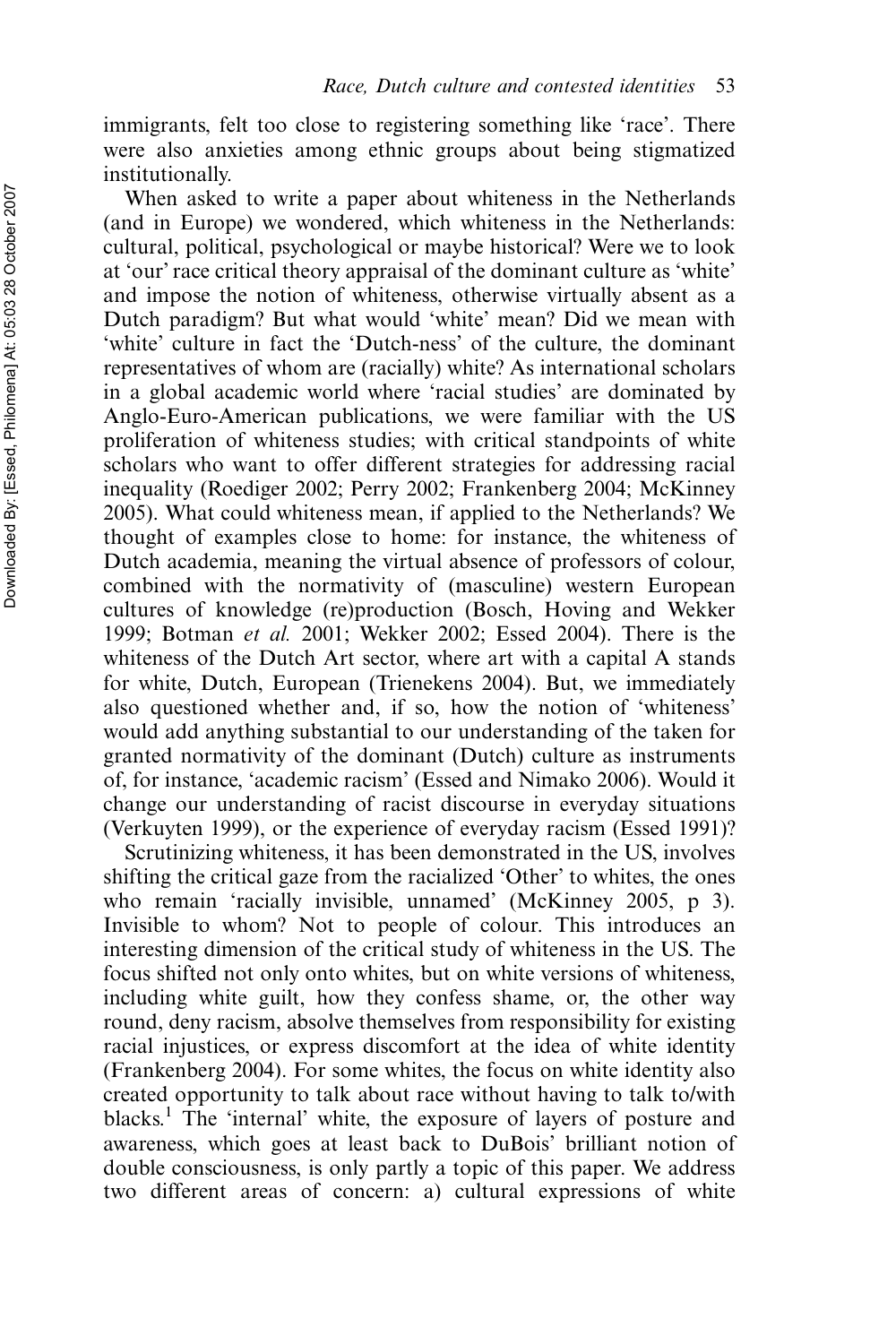normativity, 'normativity' as a notion selected in order to make conceivable a possible linkage with 'whiteness', but without predefining 'that' white normativity is only or foremost an indication of whiteness; and b) interpretations of the notion of whiteness as identity. For this purpose we draw illustrative examples from two fairly recent projects we conducted independently, but which complement each other. The projects were not conducted for the purpose of this paper, but we found them useful in our deliberations about the applicability of 'whiteness' as a concept in the Netherlands. The first project is an analysis of how white and/or Dutch normativity play out in political and public life and in the media. The crucial question here is: if we would identify white and/or Dutch normativity as cultural expressions of everyday racism, what then make these manifestations also forms of 'whiteness?' The data include MA theses on newspaper coverage of the Dutch multicultural society (Erasmus University Rotterdam 2004–6).<sup>2</sup> Second, to explore everyday experiences of racial and/or national identity among whites we analyse a small number of student essays about the meaning of whiteness in their life histories. They are Dutch and other European students who took a class in race critical studies at the University of Amsterdam (2002-4).

# The obsession with cultural difference

Before turning to the case studies, we first address one fundamental difference between the US and the Netherlands in relation to the meaning of 'race' and the discourse of racism. The notion of whiteness easily invokes essentialist notions of race even when critical studies of whiteness are more about cultural normativities, political appropriations and social-economic practices, privileging whites compared to other populations (Ware and Back 2002, Puwar 2004). Whiteness, even when defined as an ideology, culture, process, and a sense of privileged location, presupposes at least some adherence to race purity as a relevant phenomenon. Crucial to the historical construction of white identities in the US was the sense of non-contamination, not even by 'one drop' of non-white blood. Similar radical race distinctions and demarcations are not prevalent in the Netherlands. Moreover, miscegenation between people of different skin colour is common, a matter of private choice, and now is increasingly considered acceptable in particular among white Dutch and (Christian) immigrants from the former colonies of the East Indies (Indonesia) and the Caribbean, notably Suriname and Dutch Antilles (Hondius 1999). This is not to say that racial associations (such as the frequent use of the word 'negro' to refer to dark people of African descent) are absent. Dienke Hondius' historical analysis of native Dutch representations of the 'Other' reveals that Dutch travellers and colonizers never missed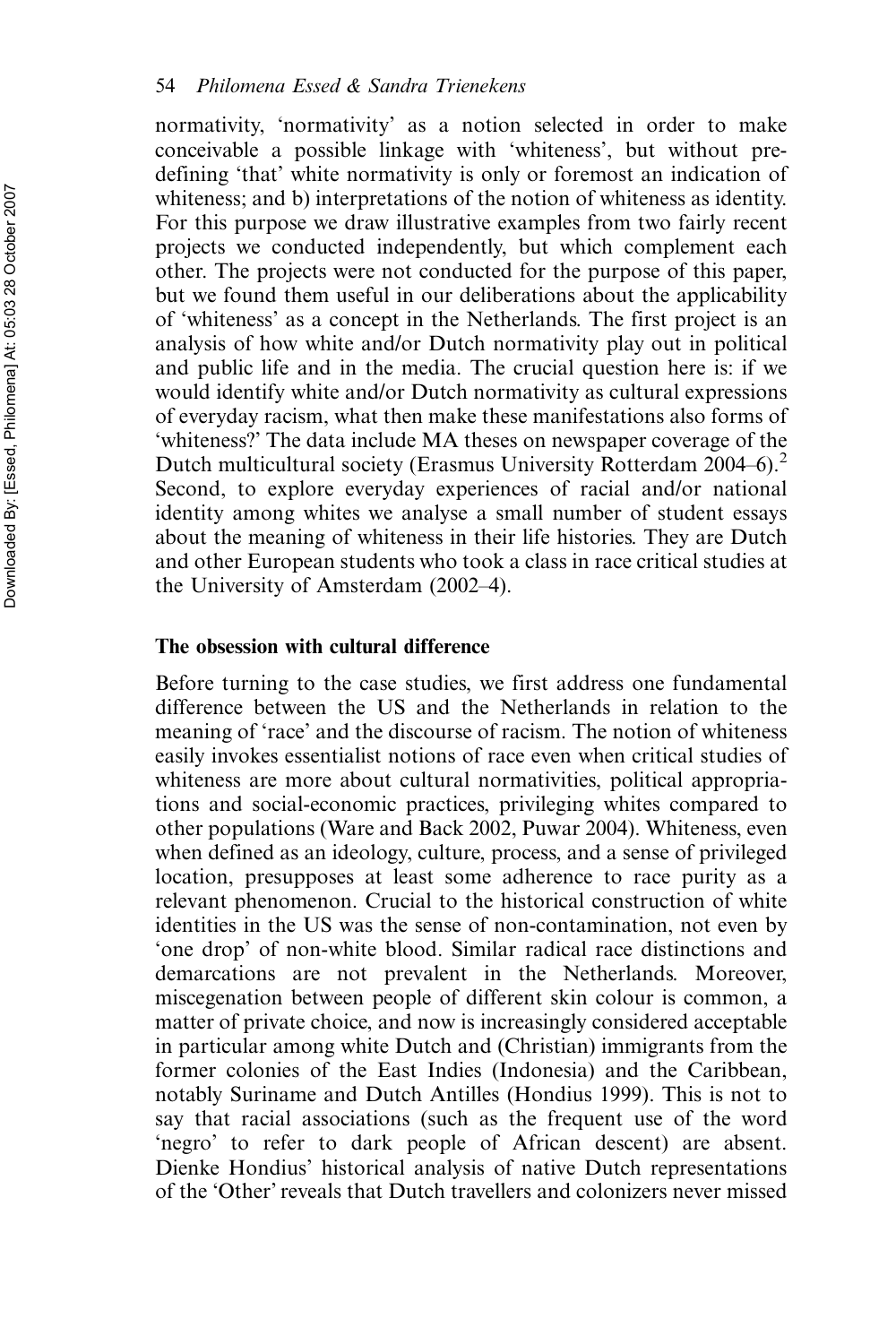the opportunity to comment on the skin colour of the Other over 'there'. Miscegenation in the West and East Indies colonies was accepted, as long as the couples stayed in the colonies so that the Netherlands would not have to deal with any offspring of mixed heritage (Hondius 2006). Whereas race was a common category in early twentieth-century school textbooks and scientific work, it disappeared from the discursive scene after the Second World War. It became a word deemed 'not important' and rather not to be mentioned. The reluctance in the Netherlands and in various other European countries to acknowledge 'race' or even 'ethnicity' as a formal category (Amiraux and Simon 2006; Essed and Nimako 2006; Hondius 2006; Mielants 2006) makes the question of Dutch 'whiteness' as identity complex and convoluted. It will not do to use the United States as a normative frame of reference for understanding 'whiteness'. Instead, we intend to make sense of the possible usefulness of the idea of Dutch 'whiteness' in its own right, that is, interpreted within the Dutch (and European) context. Here cultural racism has a larger presence than biological racism, <sup>3</sup> racial-ethnic groups are 'notyet-Europeans'(Winant 2001a) and Eurocentrism became Europism (Essed 1996). Europism means Europe's turn to a defensive and inward looking stance, caught in unresolved tensions between secularism and the legacies of the Christian religion, ridden by conflicts over the financial burden of aging societies when the national borders are closed for immigrants, the emancipation of (native European) women unfinished and the perceived threat of super sexist men from 'other cultures' taken as an invasion. Europism characterizes too the fight over national and regional identities in the process of so-called European unification; the boldness of the extreme right emerging from the fading memories of the Holocaust, as well as a host of other issues around assimilation and anti-immigrant sentiments.

Various scholars have pointed out that the Dutch often use the argument that 'race' is a non-scientific concept as proof that there is no racism in the Netherlands (Verkuyten 1995; Botman 2001). Race is explicitly prevalent in historical representations of the Netherlands, picturing Dutch members of 'het blanke ras', the white race (Mok 1999). Today race is a legal category in European and Dutch law (antidiscrimination legislation) but it is not a formal policy category in Dutch political discourse. Public discourse is mostly about 'ethnicity', about 'national identity', or about (post)modern cultures in conflict with 'traditional' immigrant cultures, most notably concerning the religious difference of the Muslim faith. In this discourse, references to race are more implicit and often intertwined with notions of culture and ethnicity. In order to acknowledge the relatedness of 'racial' and 'ethnic' criteria of common sense categorization, Essed (1996) suggested the notion 'racial-ethnic' to account for the convergence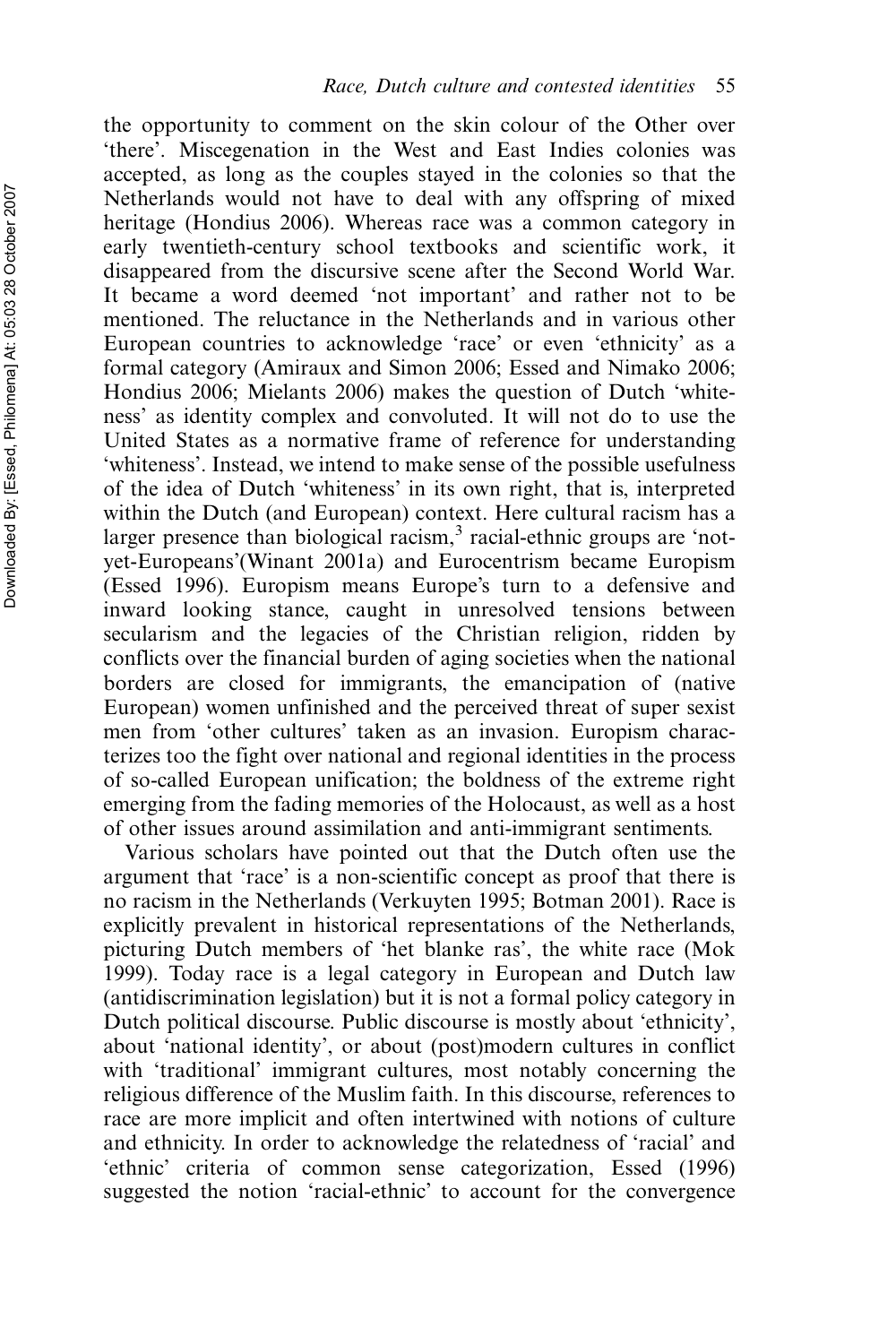of systems of racialization and ethnicization, based in different historical developments: migration into the Netherlands in the context of decolonization (1950s–1970s), labour migration (1960s–1970s), and refugee programmes (1970s onwards). 4

Hardly a day goes by without Dutch politicians or other spokespersons problematizing immigrant ethnic groups. They are seen as a strain on society's resources; as unwilling or culturally and socially incapable of integrating into Dutch society. The focus of negative attention shifted from Moluccans and Surinamese in the 1970s–1980s (van Dijk 1983, 1993) to Turks and Moroccans from the end of the 1980s onwards, and now also includes refugees from Eastern Europe and countries in the South (van der Valk 2002). References to race or race-like characteristics are shunned. The dominant discourse on racial-ethnic groups is almost exclusively about 'cultural' problems (Wodak and van Dijk 2000), and in the new millennium more specifically about Islam as anti-democratic.<sup>5</sup>

The obsession with culture was also tangible in the contest over the citizenship status of Ayaan Hirsi Ali, a former Dutch politician of Somali background who lied about her age and name when she first arrived in the Netherlands. The obsession is manifest in incessant debates on school segregation - the controversy over so-called black and white schools, meaning schools with majority ethnic students versus native Dutch students, and also over residential boroughs. There are heated debates on television, over the internet, in the written media, in parliament, over whether 'Islam' has or should have the status of 'belonging' to Dutch and European culture. No such questions are posed about Judaism or about any Christian sects. The rights to have Islamic schools and to wear an Islamic headscarf are under attack. The panic over 'alien' cultures infiltrating the Netherlands has roots in Orientalism and cultural racism (Pieterse 2002). But this can also be seen as a form of 'glocal panic' (De Cauter 2003): narrow-minded local reactions to the consequences of globalization and mass migration. The obsession with difference finds fertile ground in the European unification of the late twentieth and early twenty-first centuries, which has placed the concepts of national and European culture, citizenship and belonging squarely on the political agenda (Wiener 1998).

Who belongs and who does not? At the heart of dominant notions of being Dutch and European are the perceived necessity of modernity, progress, and the superiority of western civilization (Said 1978; Patterson 1997). Cultural hierarchies are claimed with European cultures assuming the historical maturity and the moral right to force the rest of the world into western modes of modernity (Goldberg 1993, 2002). The unification of Europe builds (implicitly) on old racist theories of cultural hierarchies: barbarian Moor then, Muslim terrorist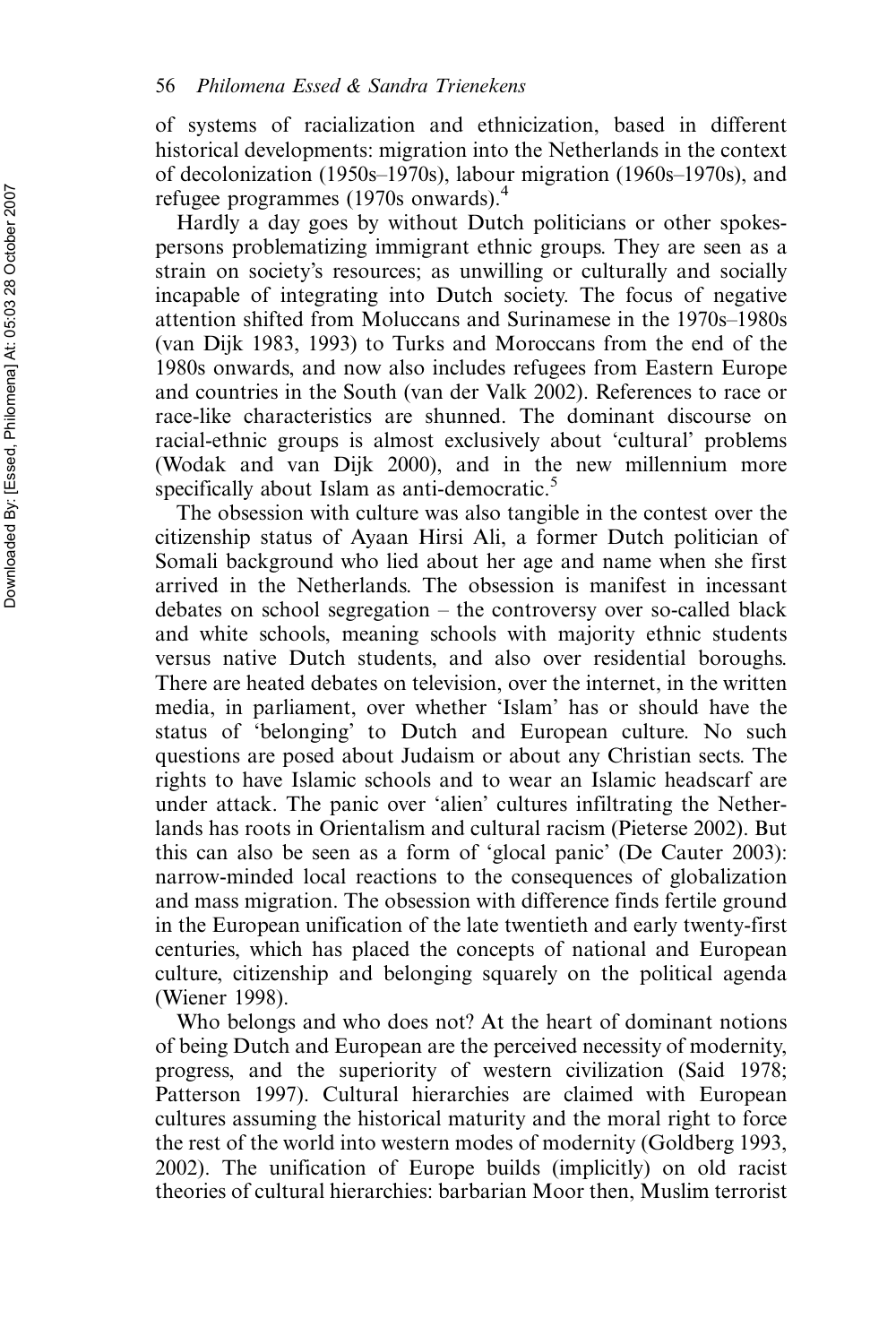today; from black African cannibals at the height of colonialism to current media representations dominated by famine, corruption and warlords. In the meantime the mantra of progress, the subordination of nature and human emotion through reason, technology and weapons goes largely uncontested. There is tension between being European and being a Muslim, or having Asian or African foreparents. This does not imply that 'European' is a homogenous category. One political translation is the distinction between 'real' Europeans – members of the European Union – and 'aspiring to be' Europeans, or, on local levels, 'real' Dutch and 'not quite' Dutch. As the next section illustrates, this distinction is also firmly rooted in Dutch language.

# The unique contribution of Dutch to the conceptual language of race and ethnic relations

There are two Dutch words in the international language of racial and ethnic distinctions: Apartheid and allochtoon. The end of Apartheid in South Africa happened to coincide, in the Netherlands, with the birth of a new racial-ethnic label, allochtoon. Allochtoon, which did not exist in the Dutch dictionary before, could translate as 'allochtonous', an equally non-existing word in English, to indicate the opposite of autochtonous (indigenous, native, authentic). The mutually exclusive categories of autochtoon and allochtoon set apart 'US' from 'THEM'; the real Dutch (autochtoon) from the not-quite-Dutch (allochtoon). The distinction was formalized by policy-makers as part of the legislation for increasing the labour participation of nonwestern immigrants (Wet bevordering arbeidsparticipatie allochtonen, May 1994). With a succeeding law, the Wet SAMEN (1998–2004), ethnic registration of employees became a legal requirement for middle and large labour organizations. The formal definition of allochtoon as used by the Dutch government includes residents born elsewhere, as well as their children, even when born in the Netherlands and even when one parent was born in the Netherlands as well. Note that the offspring of a white Dutch diplomat born and (partly) raised in, say, Brazil, would not be called 'allochtoon', but considered as Dutch as Gouda cheese. In practice, allochtoon captures the mix of racial thinking and cultural hierarchies.

Further formal distinctions are made between western and nonwestern allochtonen, the former implicitly representing closeness to western civilization, to economic, technological and social progress. In policy practice allochtoon refers foremost to non-western ethnic groups considered disadvantaged or less integrated into 'modern' societies such as the Netherlands: persons (and children of persons) born in Turkey, Morocco, Suriname, the Dutch Antilles, Aruba,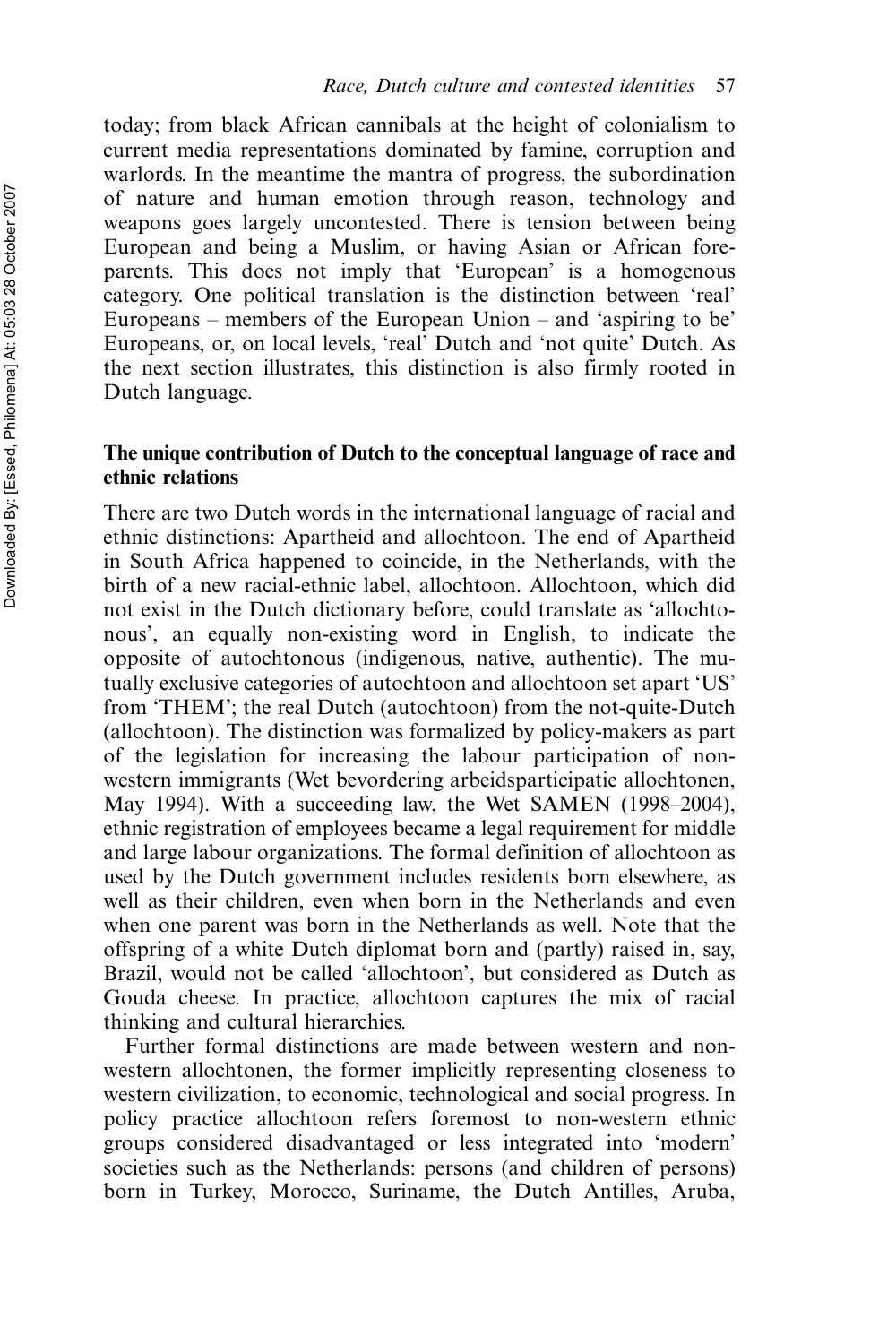former Central Yugoslavia, or countries in South and Central America, Africa and Asia. <sup>6</sup> Ramifications are that allochtonen are informally considered and treated as second-class citizens, never quite Dutch, never quite the norm, always considered as aspiring, as a problem, lagging behind. The racial connotations are strong, but not absolute and sometimes rather unexpected. Immigrants from the former colony of the Dutch Indies (white colonists and their children, many of whom are from mixed white-Asian heritage) count as western allochtonen. Generations of miscegenation have gradually bleached if not erased the markers of non-whiteness. The title of western allochtoon applies also to the Japanese, who, under Apartheid in South Africa qualified as honorary whites. This is not to suggest that Japanese immigrants are not exposed to Dutch racism. The notion of 'model minority', measured in terms of their successful integration into US capitalism and culture, does not apply in the same way for Asian immigrants in the Netherlands – their success would probably be a function of cultural adaptation, geographical dispersion and physical assimilation through miscegenation - just like the Indonesian immigrants after the 1950s.

Despite the strong emphasis on cultural determinism, and the myth of Dutch and European superiority, skin colour as a racist marker of belonging should not be underestimated either, as the following two quotes illustrate. One is taken from interviews with spouses in socalled interracial marriages in the Netherlands, and the other from a white Canadian immigrant:

The dominant norm prescribes that ... 'it does not matter' what skin colour one has. At the same time, skin tone stratification is still a fact, and colour is one of the most persistent, unchanging and obvious differences. In a situation where privileges of white skin are never mentioned, and darker skin tones only mentioned as not relevant, tensions around visibility, a crucial factor, are inevitable. (Hondius 1999, p. 410)

When I run into someone here [in the Netherlands] who starts raving against the influx of immigrants, I speak up. I point out that I, too, am an immigrant, and does the speaker think that I, too, do not belong here? The answer, invariably – invariably! – is no. It's okay for me to be here. And that (unspoken but always present; invisible but of paramount importance) is because I am white. (Denise Osted 1998)<sup>7</sup>

Moreover, there is the (white-but-not-quite-so-white) experience of the daughter of parents who would be categorized as non-western allochtonen from Turkey. Ebru Umar, publicist and fierce advocate of Dutch language, culture and identity, fulminates against the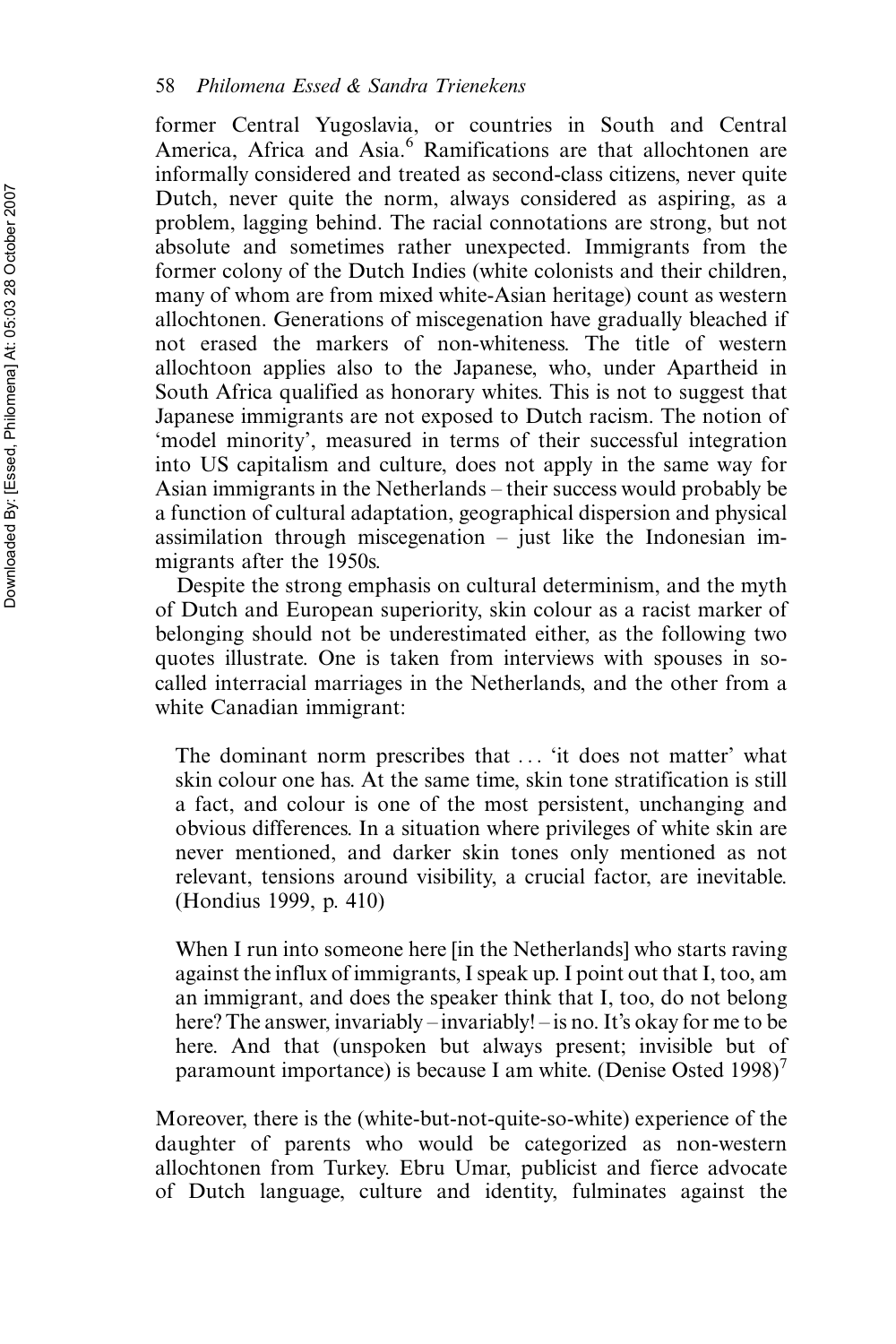(former) Dutch minister of Immigration and Integration, Rita Verdonk, who insisted upon using the word allochtoon, in spite of protests among target groups and against the advice of the Dutch parliament to drop that notion for its stigmatizing effects:

Anyone who has the nerves to call me an allochtoon will be summoned for discrimination. And if the judge would conclude that I am an allochtoon, I will tear up my Dutch passport and throw it into an open fire. I am not an allochtoon, you see. (...) Born in Den Haag, raised in Rotterdam, resident of Amsterdam, I have but one mother tongue: the Dutch language. That this happens to be the second language of my parents does not matter one bit. (...) The minister has decided to separate one group among the Dutch from another (...): allochtonen are second rate citizens, otherwise we would have called them Dutch, wouldn't we? (Ebru Umar 2005)<sup>8</sup>

The above examples illustrate that the Netherlands pretends colourblindness (Goldberg 2002; Bonilla-Silva 2004), or practice, what Mica Pollock (2004) would call colour muteness: people can rather easily suppress statements about race, about being white, about whiteness, about racism, exactly because there is ample space to be vocal about (perceived) cultural vices of allochtonen. Fear for the accusation of racism is dwindling because allochtonen are not considered to be a race.

Although the word allochtoon is predominantly used with negative connotations, there are instances in which the object of classification can be exempted, as in 'I know you were born in Suriname, but to me you are not an allochtoon', or, 'but to me you are Dutch', meant to uplift the addressee from the low allochtone status. Here one would not say though: 'but to me you are an autochtoon, a native Dutch'. The over-emphasis on to be or not to be an allochtoon obscures the underlying presupposition that autochtoon represents a higher valued category to which one can only belong when the heritage is rooted in Dutch genealogy. Autochtoon means being from Holland, whereby Dutchness is a given through genealogy. Allochtoon means being in Holland, but (with fore parents) from somewhere else. But the allochtoon can acquire (a degree of) Dutchness. Thus it seems helpful to make a distinction between genealogical belonging and acquired belonging.

This distinction has concrete policy, status, and funding implications as Trienekens' study of diversity in the arts sector demonstrated (Trienekens 2004). Policy documents and art committees, when dealing with allochtone artists or arts organizations, operate under headings such as Participatory Arts (community arts), Interdisciplinary, Intercultural or Multicultural Arts. These labels distinguish allochtone art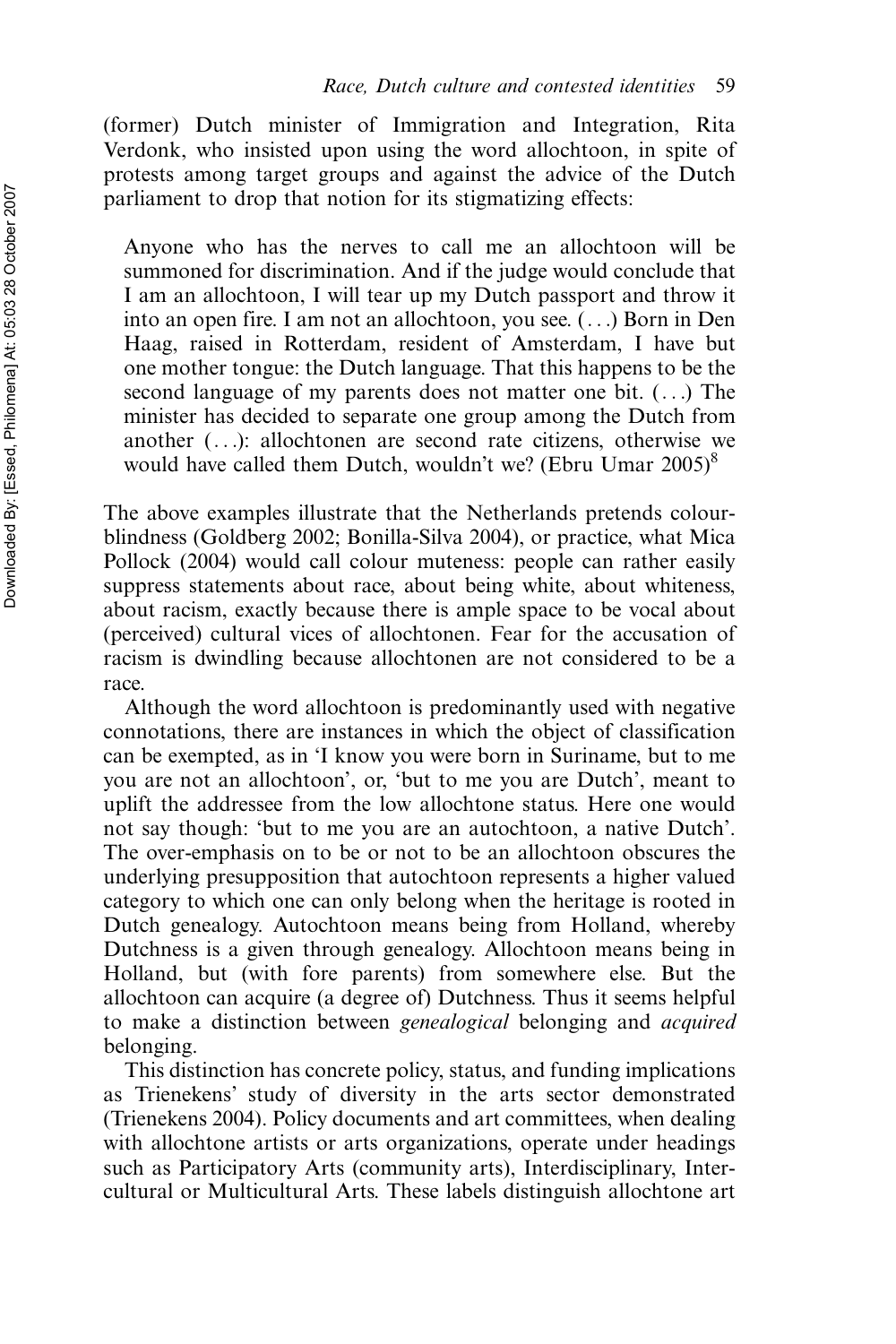organizations from those under generic headings such as 'theatre', 'dance' or 'music'. Usually, the former do not qualify for proper budgets and long-term funding and are not considered to represent innovative, high-quality productions. Moreover, public funding for allochtone artists and arts organizations tends to favour hybrid art, a mix of western and non-western cultural traditions. In other words, a certain degree of cultural acquiredness counts as a plus.

The distinction between genealogical claims to represent national culture and acquired claims is not unique to the Netherlands. Anna Rastas, who did research in Finland among young people, found that due to interracial marriages, transnational adoptions and a growth in the number of descendants of immigrant parents, there are more and more children and young people who identify themselves as Finns but whose identity as 'true' Finns is questioned because of their phenotype (Rastas 2005, p. 148). They remain what Schuster called 'symbolic aliens': members in juridical terms but not real members of the nation (Schuster 1999, p. 221). Moreover, Denmark already has a two-tier approach to their welfare system and similar suggestions are being made in the Netherlands. These clear distinctions between the 'real' Europeans and those from outside can become a way in which race distinctions become linked to citizenship, because this distinction enables suggestions 'to restrict citizenship rights along racial lines' (Winant 2001b, p. 97).

The distinction marking the racial-ethnic  $-$  the allochtoon with acquired Dutchness - from the 'real' Dutch is thus clearly everyday practice. But is this about whiteness or rather about cultural acquiredness and perceived level of civilization? Recent global events related to the (US) war against terrorism, the increasing acceptability of symbolic Muslim bashing and the assassination of the filmmaker Theo van Gogh have given a new dimension to this distinction. This will be demonstrated in the following section, focusing on the everyday discourse among politicians and in Dutch (quality) newspapers.

#### You will never belong: about the allochtoon and the 'real' allochtoon

'Allochtone youngsters discuss their problems with their mother, not with their father' reads a recent newspaper headline.<sup>9</sup> Now we know. Forget about any qualifications and distinctions, the allochtoon covers all: from Surinamese-Hindustan-Dutch girls to young male Sudanese refugees. Gross generalizations like the above are routine and standard in the Dutch news. This was obvious to us as critical news readers/ consumers, but it is confirmed in our first case study, addressing seven reports on changes in the Dutch media representations of allochtonen over the past decade. The study, conducted in the academic years of 2004 !6, involved seven students in the Master programme in Media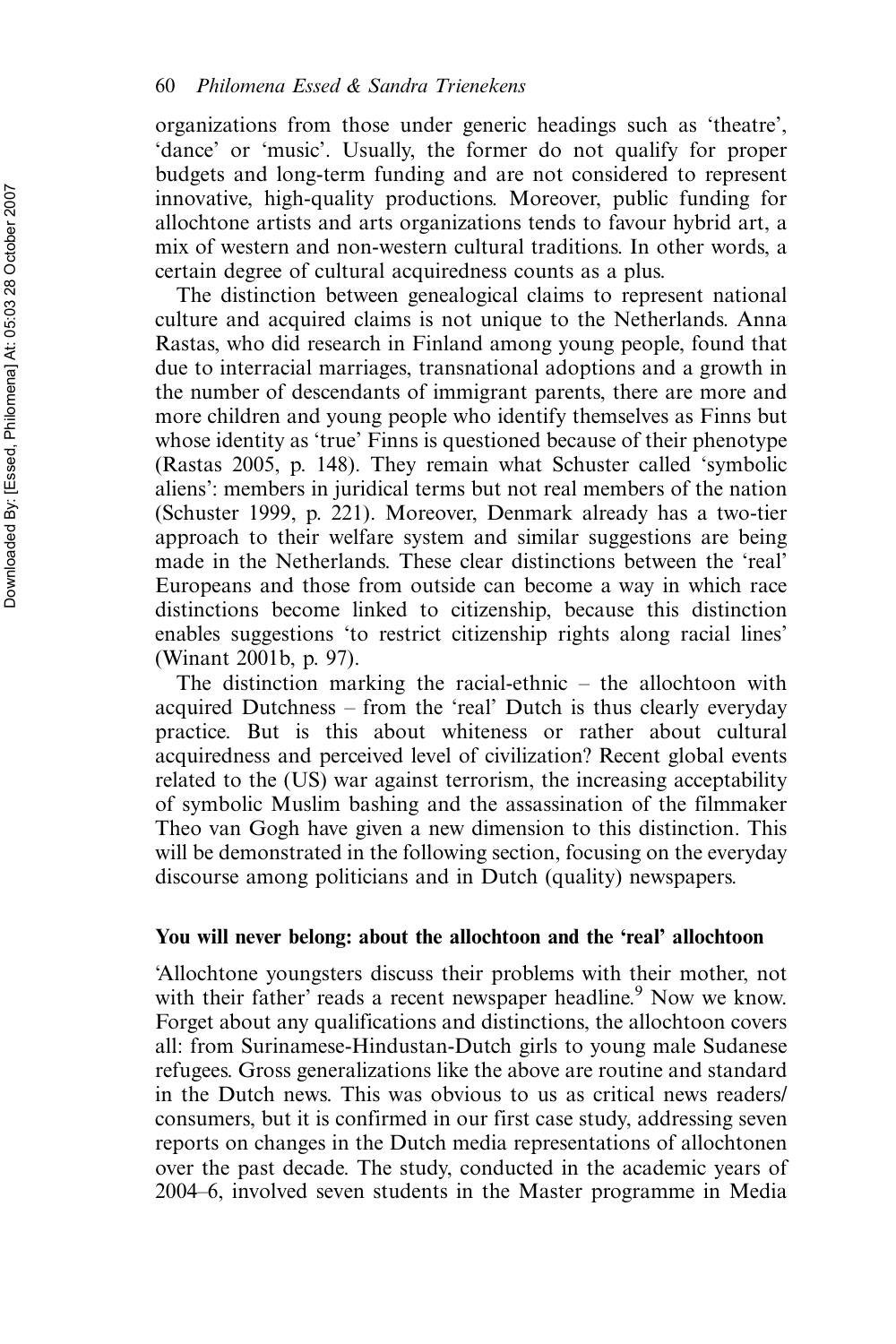and Journalism at Erasmus University Rotterdam. Except for one Dutch-Indonesian student all were white Dutch.

For most of the students the topic choice, multiculturalism, was harder to digest than they had reckoned with. The main motivation to look at multiculturalism was their concern about possible backlash due to the assassination of the filmmaker Theo van Gogh (2 November 2004, by a Muslim fundamentalist).<sup>10</sup> But they did not foresee that their research would require an analysis of their own assumptions and behaviour as well. For the first time, and without using these words, they were confronted with their whiteness or their Dutchness, or their being a member of the majority group. Awkwardness crept in right from the start when they had to think about terminology issues. How to identify the people addressed in the newspaper coverage of the multicultural society: as allochtonen, first or second generation migrants, foreigners (buitenlanders), ethnicminorities, Turks or rather Dutch-Turks or Turkish-Dutch versus autochtonen, Dutch or white-Dutch?

They could choose any label as long as they clearly motivated their choice. Most of them did not take any chances. They adopted the publicly endorsed terminology of allochtonen and autochtonen in the introductory and theoretical part of their theses, where they discussed mechanisms of representation, media-framing and stereotyping. They were right in arguing that any terminology would be flawed because it would re-instate distinctions between Dutch citizens. They were, however, naively optimistic and unaware of their own contradictory thinking when adopting the term which is currently most commonly used in the hope to avoid further confusion.

In effect, their choice meant that they would analyse newspaper coverage of only non-western allochtonen, who in the empirical part of the theses were referred to either by their ethnicity (e.g. Surinamese, Turk, Moroccan), religion (Muslim) or status (asylum seeker). These qualifications were obviously largely directed by the language used in the newspapers and the students subsequently reflected on the function of the term 'allochtoon' as a container definition encompassing so many differences. Nonetheless, noticeable 'slips of the pen' occurred in the various drafts of their theses. In spite of the initial choice for the distinction 'allochtoon-autochtoon', some lapsed occasionally to other terminology such as 'foreigners' or 'ethnicminorities' (the predecessors of the term allochtoon). One student remained inconsistent until the very end as a reaction to the uncertainty the question of labelling had evoked in the student. This student relentlessly used different terms or adopted the terminology of the consulted literature – switching from allochtonen to minority groups, immigrants or newcomers and locating them squarely outside of the Netherlands by distinguishing between e.g. Surinamese and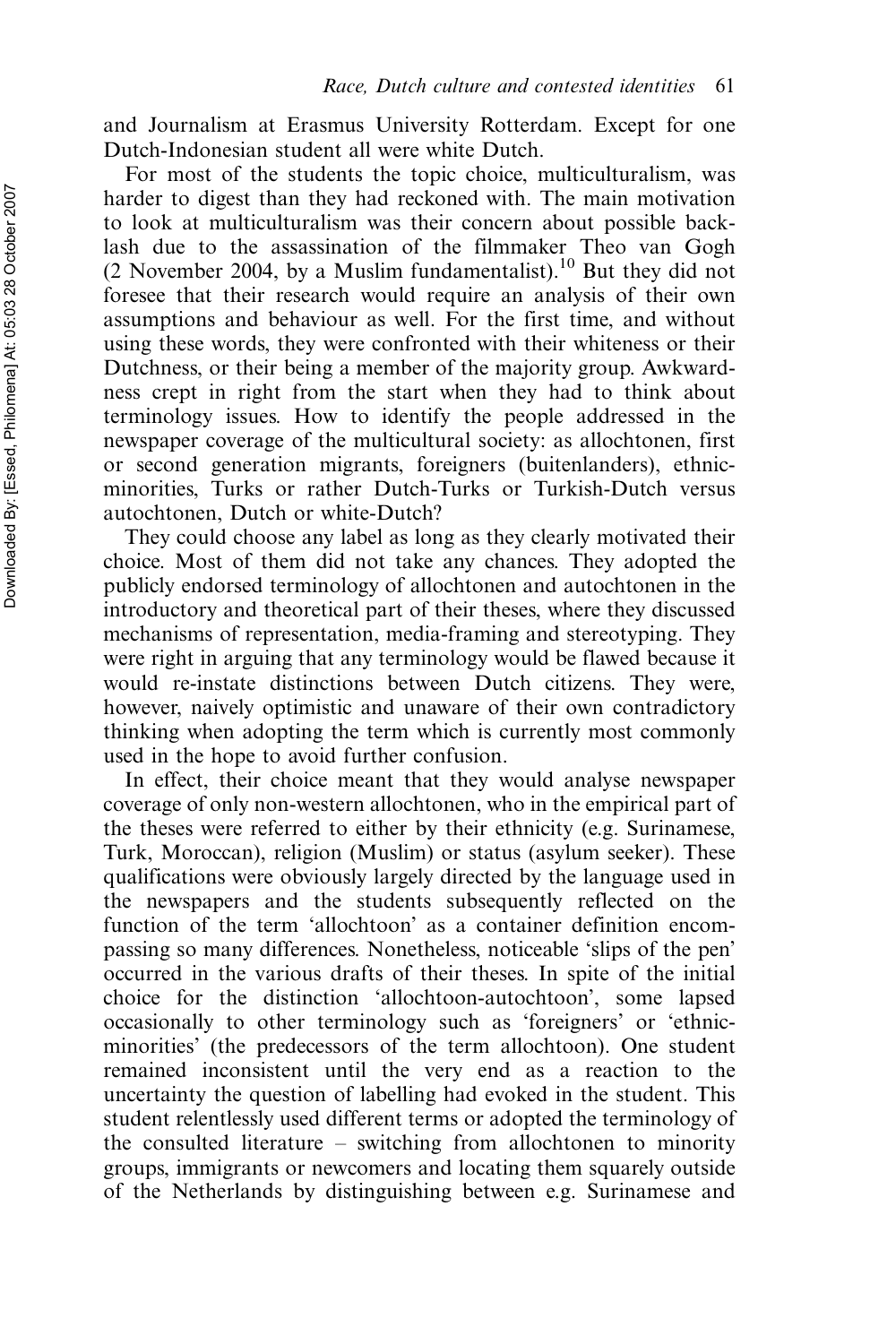Dutch. These errors were far from innocent. It can be seen as an indication of avoidance, of a lack of awareness about what it entails to be a member of the majority racial-ethnic group. It indicates ignorance about everyday racism expressed in the very language they use.

Not only the students' emotional struggle but also the actual news coverage of multicultural society in the period 1995 to 2005 turned out to be revealing. In 1995 the main concerns were political (legislation etc.) and discrimination; in 1999 the attention turned to criminality and the issue of asylum seekers. In 2002 the main topics were criminality and cultural differences/integration. In 2005 cultural differences and integration remained the main theme, but was complemented with articles on Muslim extremism.<sup>11</sup> In addition, the students found an interesting shift in the language used to describe the racial-ethnic target 'groups' – the objects of problematization: until 1999, around 40 per cent of the articles focused on asylum seekers, other groups were referred to by their country of origin. This focus slowly shifted to 'allochtonen' as a generic category. This shift is significant, because it implied that journalists no longer thought it apt to distinguish between, say, a newly arrived Somali or a second generation Turk. The news coverage of allochtonen peaked in 2002 (37 per cent of all articles on the multicultural society analysed for that year) and then dropped to around 8 per cent in 2005, due to a developing obsession with Muslims. Muslims have been exposed to a quite dramatic attention boom: from 2 per cent in 1995 to 54 per cent in 2005 of all articles on the multicultural society in the respective years. The construction of the 'real allochtoon' of contemporary Dutch society seems to have walked straight out of Edward Said's critique of Orientalism; the Muslim (regardless of skin colour), the religious imposter, the blood thirsty barbarian, has returned. This may seem an exaggeration. At the same time, global surveys identify the Netherlands (and Germany) as the leading representatives of the world muslimphobia list. The Pew Research Center reported in July 2005:

(...) majorities in Great Britain, France, Canada, the U.S., and Russia, as well as pluralities in Spain and Poland, say they have somewhat or very favorable views of Muslims. Only in the Netherlands and Germany does opinion tilt toward an unfavorable view  $(51\% - 45\%$  unfavorable in the Netherlands;  $47\% - 40\%$  unfavorable in Germany). $^{12}$ 

The muslimifaction of racism is related to actual events and current affairs, but it underscores what others have noticed too: religion as a marker of difference seems to have surpassed ethnicity in dominant discourse (Ahmad 2004, p. 31). Moreover, the shift towards the problematization of cultural differences and the obsession with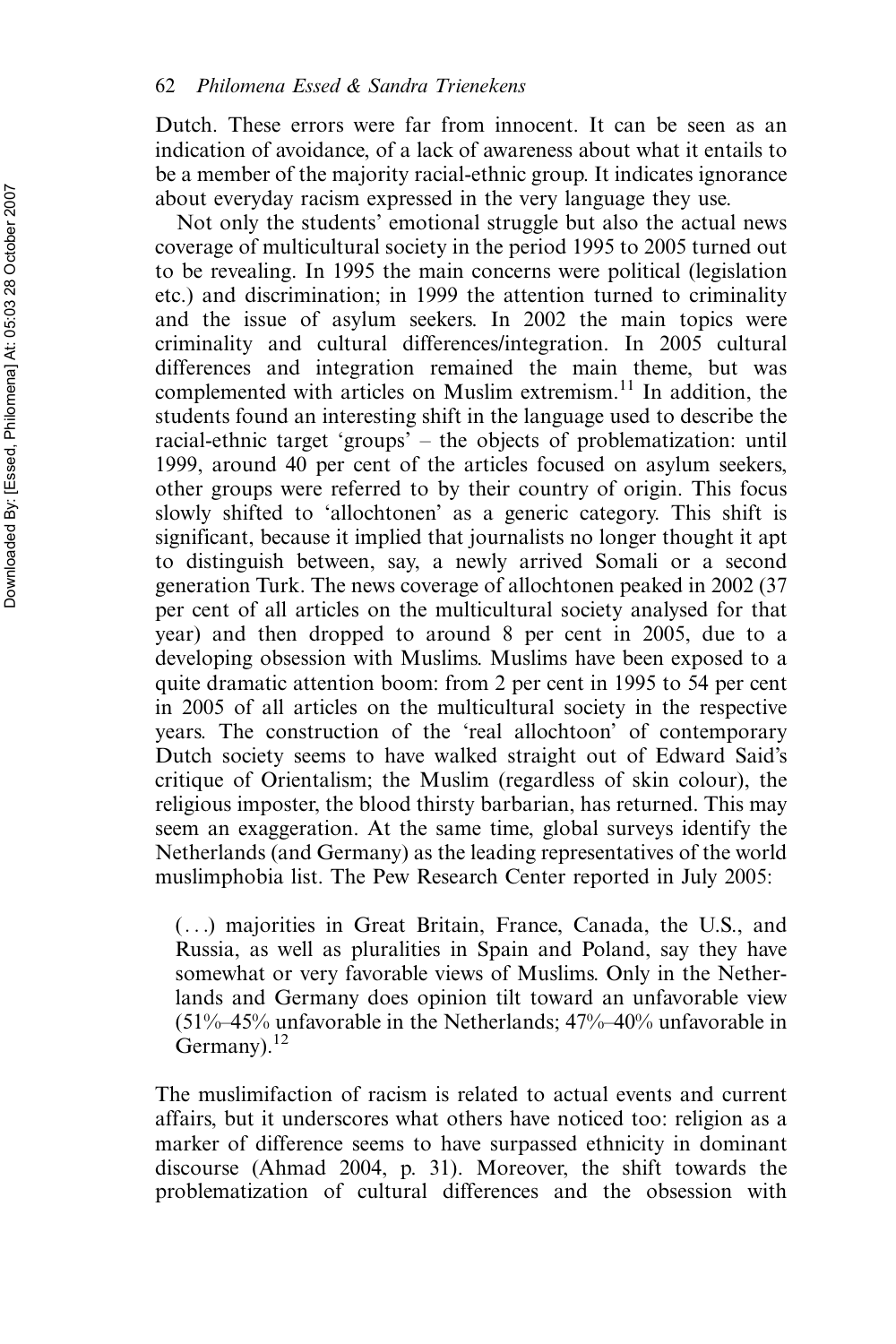Muslims is a further denial of the multilayered identity of individuals (Essed 2001) as well as an ongoing blurring of meaning: 'Muslim' is no less a container definition than 'allochtoon'. Has the time arrived to extend the notion of 'racial-ethnic' to 'racial-ethnic-religious' – no longer only indicating the historical movements of migration, but above all the superlatives of belonging, of acquired Dutchness: from most-acquired to least-acquired in the eyes of the dominant majority? In short, it is an increasingly complex constellation of markers that constitute the 'Other' in contemporary Netherlands and Europe in which nationality, ethnicity, race, corporeality and religion at times converge and then again diverge on the basis of 'acquiredness' to distinguish one 'Other' in the eyes of the beholder from yet a much more 'Other' one. It needs to be said that the complexity of racialethnic-religious processes of Othering and dehumanization are not unique to Europe, after all we are all interconnected in global constellations of racial and cultural hierarchies, which are regionally and locally shaped. Here, David Theo Goldberg would speak of the Europeanization of race and racism (Goldberg 2006). Whereas in the US ethnicity and religion are cross-cutting yet embedded in the old racial distinction between black and white, African American and Caucasian, in the Netherlands 'race' is not mentioned, but inherently subsumed, repressed under the coverage of cultural and religious references.

#### Whiteness: what about it? European students comment

It seems so obvious: has modern Europe ever seen itself other than 'white'? Yet, as we have seen above, the notion of whiteness does not seem completely adequate to account for the struggle over 'belonging' in political, common sense and media discourses in and among European member states (or those who aspire to be a member). In order to get a better sense of the (emotional) value of the idea of whiteness, or of the level of culture as everyday practice, our second case study analyses a number of student essays, written for the course Research and Dynamics of a Multi-Cultural Society: Race, Migration and Refugees at the University of Amsterdam. Different versions of this course got offered in the spring quarters of 2002-2004. In one year the course dealt more explicitly with theories and experiences of whiteness. In order to protect the anonymity of the students the exact year is not being identified here and we use pseudonyms when quoting from their essays. The large majority of the participants were women, and most of the students were white (European): ten Dutch nationals; five other European students (from Germany and Scandinavia); six students from other countries, predominantly the US (including white, Jewish, Latina students).<sup>13</sup>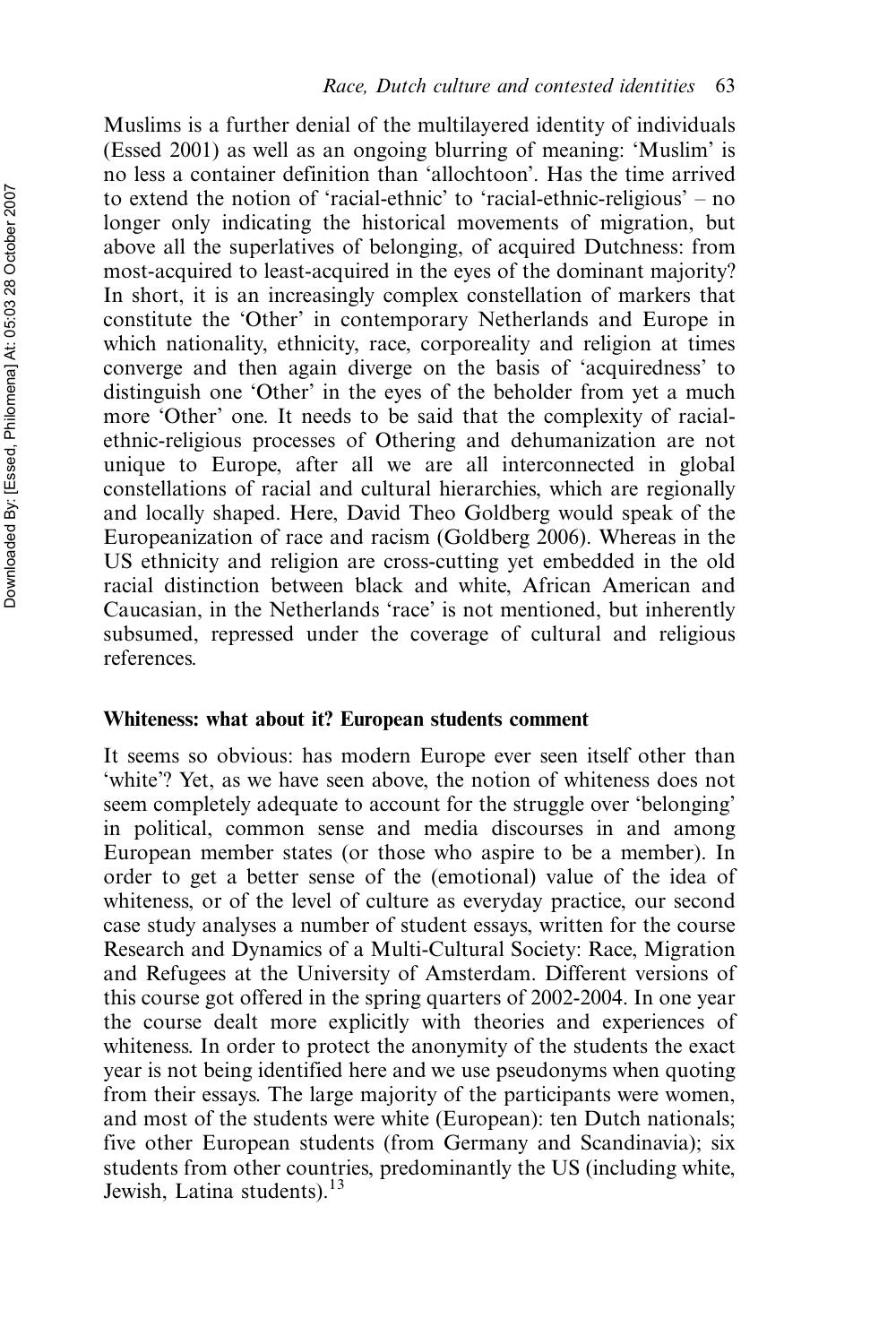#### 64 Philomena Essed & Sandra Trienekens

For their mid-term assignment the students were asked to write a referenced essay of 1,000 words about the following theme: 'Is the notion of 'whiteness' directly or indirectly relevant to understanding your (life) experiences and identity? Please explain. Do you feel in that respect different from relevant peers or family members? Why or why not?' The assignment instructions mentioned that the students were not expected to give any 'right' answers, because there are none.<sup>14</sup> The purpose of the assignment was for students to demonstrate that they could contextualize their lives in a racial-ethnic, historical and political context, with the help, of course, of other relevant literature. The accounts were amazingly informative and so rich that, at the end of the course, the students were asked whether their essays could be used (anonymously) for educational purposes. Below we discuss the main themes of the essays, focusing on the Dutch and other European contributions.

## Absence of critical knowledge of race and racism in education

How familiar were the students with the notion of whiteness? Most white European students indicated that they had never really thought about the idea of whiteness until they signed in for the particular course:

'I looked around and noticed something I probably never consciously noticed before. The overwhelming majority of the group of people I was standing with was white.  $(\ldots)$ . So why did I this time notice the whiteness? Because I have to write an essay about the notion of ''whiteness'' and what impact this notion has had on my life experiences and identity.' (Doro R, white, female, Netherlands)

Some students struggled with the notion or rejected it as relevant for explaining their experiences:

'I do not feel connected to a specific white culture. Somehow it shocked me to read that this exactly is a component of whiteness, according to Twine.'15 (Micky K, white, female, Netherlands)

That whiteness was not part of their vocabulary was to be expected due to the absence of the term in everyday Dutch language. That they were also unfamiliar with its meaning or manifestations may be explained by the lack of critical race education as part of mainstream education in (mainland) Europe (Essed 1991). Moreover, critical scholars of Dutch society agree that racism is often seen as a US problem or a problem of ignorant people (van Dijk 1993; van der Valk 2002). This can also be inferred from the essays: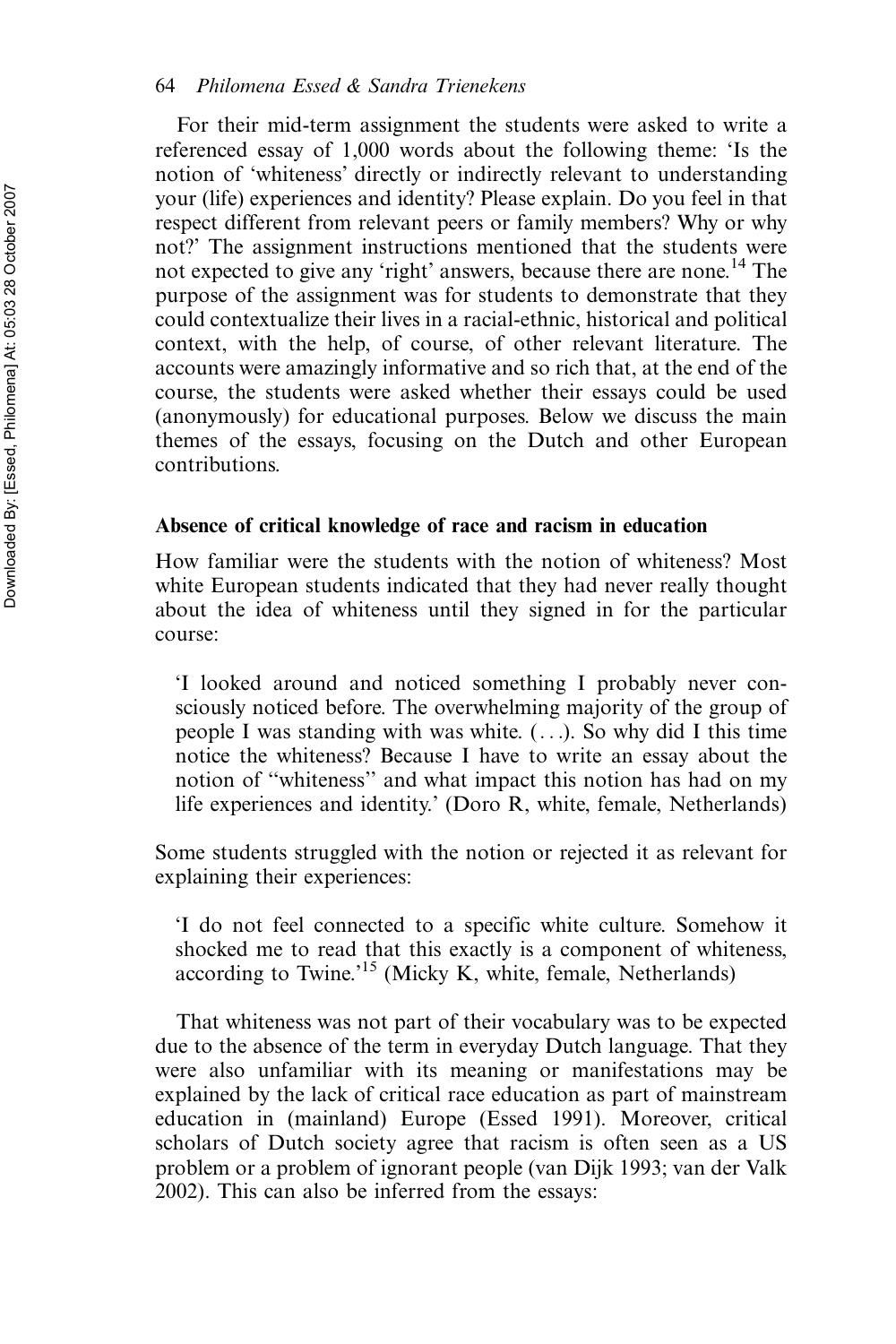'Unlike what we often read in literature on racism, mainly from authors from the US, I personally don't have very exciting stories to tell about racism. The Netherlands doesn't have a history with racism problems like the United States do. I have never really had a notion of "whiteness".' (Tineke W, female, white, Netherlands)<sup>16</sup>

Finally, most European students provided as a reason for not having thought about whiteness that they came from small, relatively homogenous (white) communities:

'Like Kenny's<sup>17</sup> home community middle-class whiteness was considered the norm in my hometown and therefore it was never made an issue. Looking back now I can say that I grew up racially unconscious because I was raised in a culture of avoidance.' (Sara C, female, white, Germany)

#### **Contrast**

For most of the students their first direct experiences with 'Others' came when travelling abroad (notably Asia or Africa), when they had a Moroccan student in class or when they moved to larger, multicultural cities for their studies. Although this made most white European students aware of differences, and sometimes of discrimination, it did not evoke a deeper understanding of whiteness, because these differences were merely used to define or reinforce their sense, for example, of Dutchness. Taking the 'Other' to define one's 'Self' is more the continued practice of Orientalism than the critical scrutiny of one's own identity and how whiteness has affected daily lives. Note also, in the quote below, the rephrasing of 'whiteness' into 'Dutchness':

'To me, thinking about whiteness first of all was about wondering what answer you could get from asking a black person what blackness means to him.  $(...)$  I have come to realize that my identity is even more related to being Dutch than I thought it was. (...) To me Dutchness is something I think about more frequently. This is because it is challenged more often, simply because of the presence and confrontation with people from non-western, especially Muslim, societies.' (Hanna R, female, white, Netherlands)

But contrast is not necessarily an extension of 'Othering'. Some students became aware of racial injustice and preference treatment of being white when they observed how the system worked for whites and against people of colour. One white student identified with a black student because she felt stigmatized too on another ground: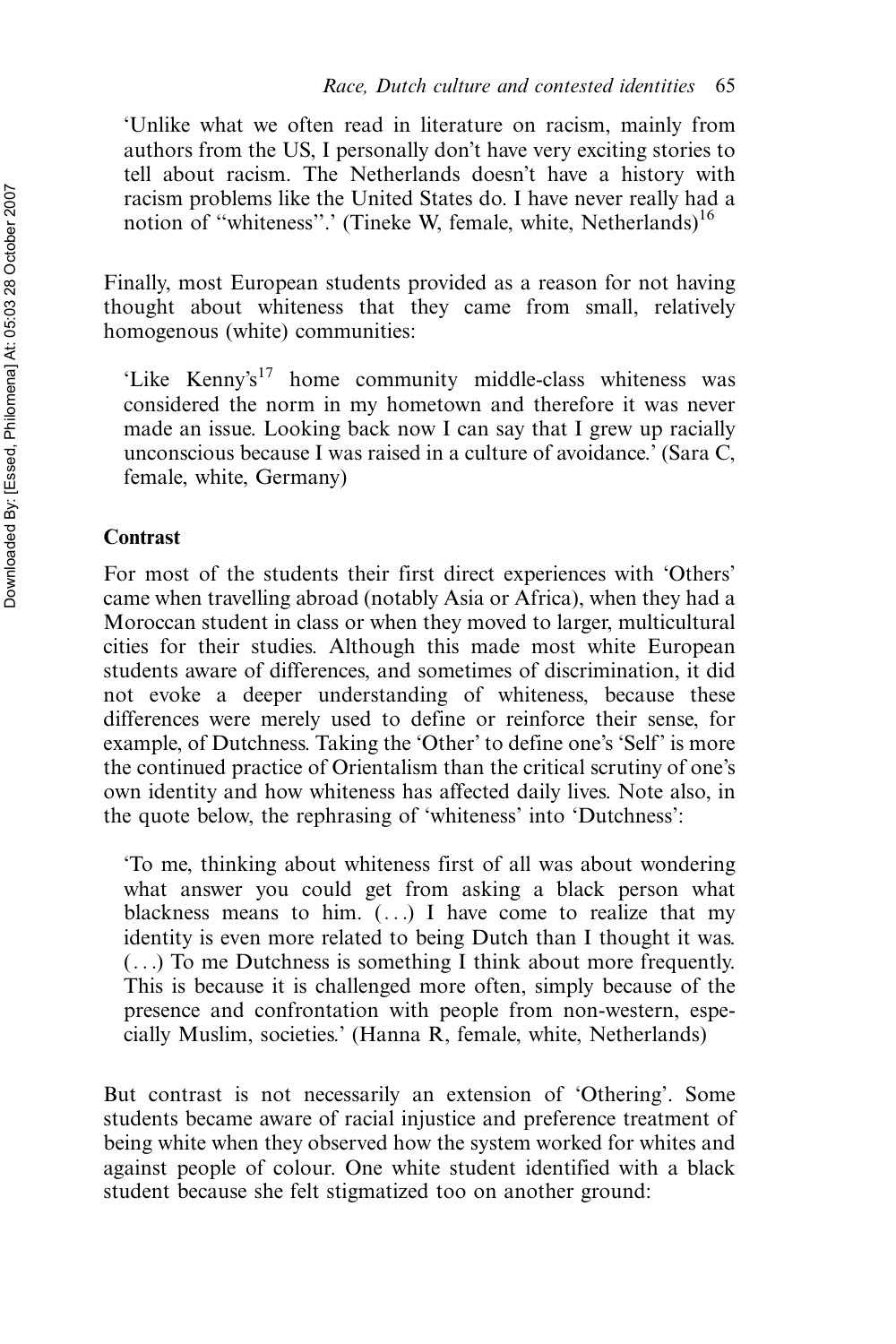## 66 Philomena Essed & Sandra Trienekens

'Eileen was treated as an outcast in my school, but I was attracted by her different story, her different looks and simultaneously we were sisters in being stigmatized: she by being black and I by being fat.' (Zija L, female, white, Netherlands)

The only black European student pointed at a sharp difference between race in the US and the Netherlands. Interracial marriages are much more accepted in the Netherlands than in the US (Hondius 1999) and the notion of zwart (black) is not always part of everyday discourse among people of colour.

'Growing up in a small village of approximately 3000 inhabitants, of whom the vast majority was white, the three black women did not really go unnoticed. All three of them had a white husband. One of these women was my mother. (...) I never saw myself or my brother or mother as 'black'. (...) I still remember the moment I discovered that I was black. I was eight years old and before I went to bed that evening I took a glance at the mirror. Just like always. But this time was different because I suddenly saw that I looked just like the children I had seen on the television, the (hungry) children from Africa. This was one of those experiences I will never forget! (...).' (Hester S, black, female, Netherlands)

# Being claimed as a real national

The crucial mark of belonging is whether or not you are being claimed as a member of the national community, one of the students explains:

'I was born in Denmark. Whether or not I belong there I am not so sure. It is not because I do not have the choice to belong there. In fact, unlike many other people who are born in Denmark and live there all their life, I have a choice. I have a choice maybe because my name is R[mentions typical Scandinavian name] and not Ahmed, maybe because my parents are Danish and not Somali, maybe because I am a protestant and not a Hindu, maybe because my mother tongue is Danish and not Hebrew, or maybe because I am white and not colored! The criteria for belonging in Denmark are not whether you feel that you belong there or not, as Hans Christian Andersen beautifully writes, but whether the dominant ethnocultural group thinks that you belong.' (Mirre R, female, white, Denmark)

Indeed an interesting aspect in the essays of the white European students is that, without necessarily denying the impact of colour, they tend to understand their identity foremost as national identity and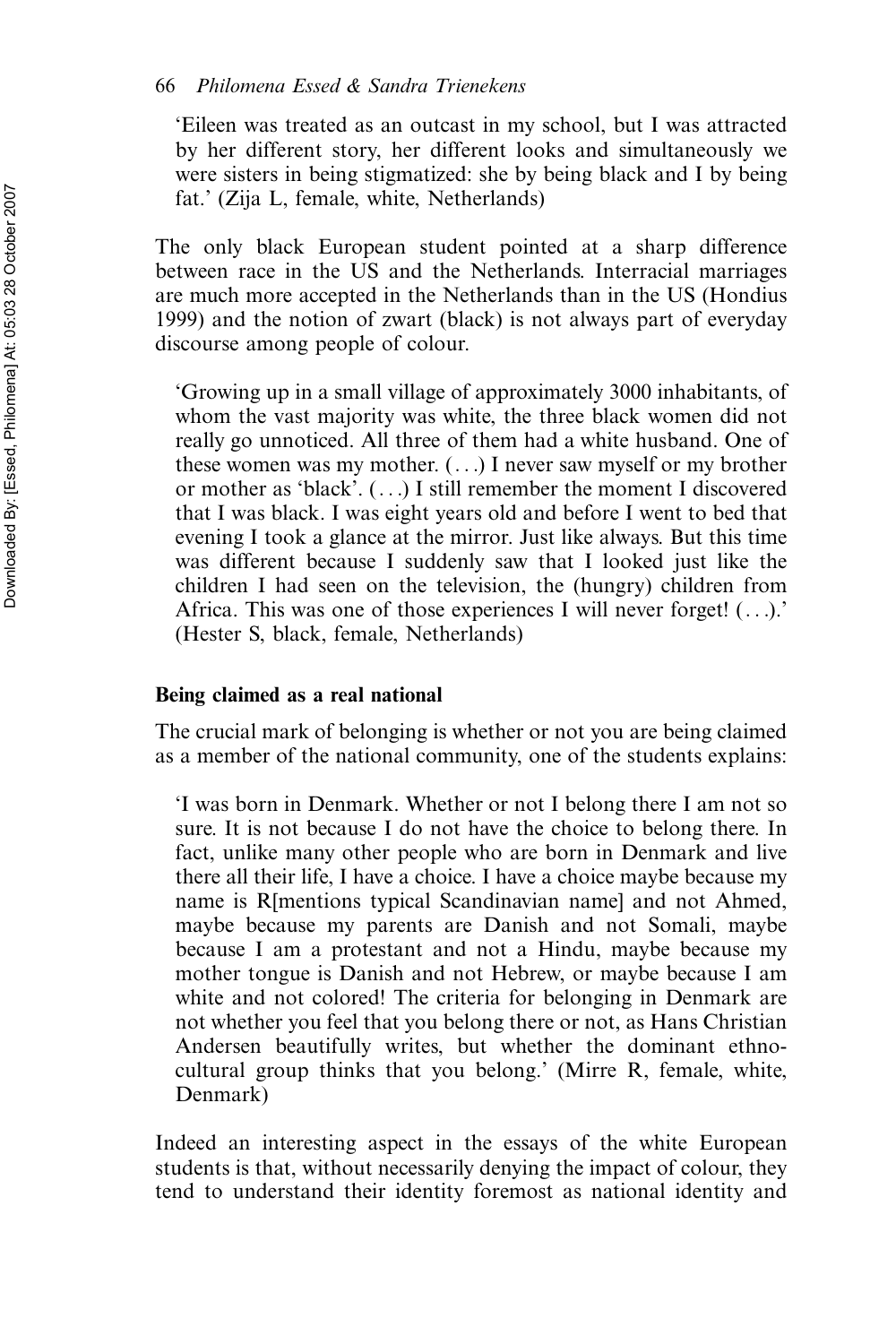regularly mention differences between European countries to describe this identity.

'Being Norwegian was identified by a number of aspects: language, history, food and sports for example. We felt we were different from the Swedes and the Danes, and the other Europeans.' (Petra M, female, white, Norway)

At the same time, national identity remains an abstract, theoretical 'thing' not something lived, not something to be proud of – national identity and pride are for some countries still too close to the memory of the (racist) nationalism that underpinned the holocaust.

## Colour is just one of many factors

Even though the students often mentioned the differences between the European countries as markers of their own national identity, in the essays the similarity between the white Dutch, German, Danish and Norwegian students is striking: they experience the same struggle with coming to grips with the fact that their being white would in any way signify privilege. Instead, many of them raised the question whether privilege is a matter of racial differences and whiteness or a matter of socio-economic factors. Many white European students believed indeed that it is due to socio-economic differences – failing to grasp the relation between race and socio-economic standing.

Moreover, there is a double notion of being a 'human being', an 'individual', that the white European students put forward as an argument to illustrate that whiteness has not affected their life experiences and identity, but in doing so they reinforced the very concept of whiteness:

'My identity is based on aspects like place, social position, education, religion, political opinion and gender. (...) The notion of whiteness is not present in this reasoning, but maybe now I am also playing the colour-blind, racially invisible individual and do I fit perfectly in the culture of whiteness.' (Micky K, female, white, Netherlands)

One white Dutch student summed up his identity as:

'a white Dutch protestant man. As a result of this, I have always belonged to the dominant group. My ancestors have for long been living in the territory of the Netherlands. Therefore, I have always felt as being ''all Dutch'', since I had no far relatives from abroad. (Kasper A, male, white, Netherlands)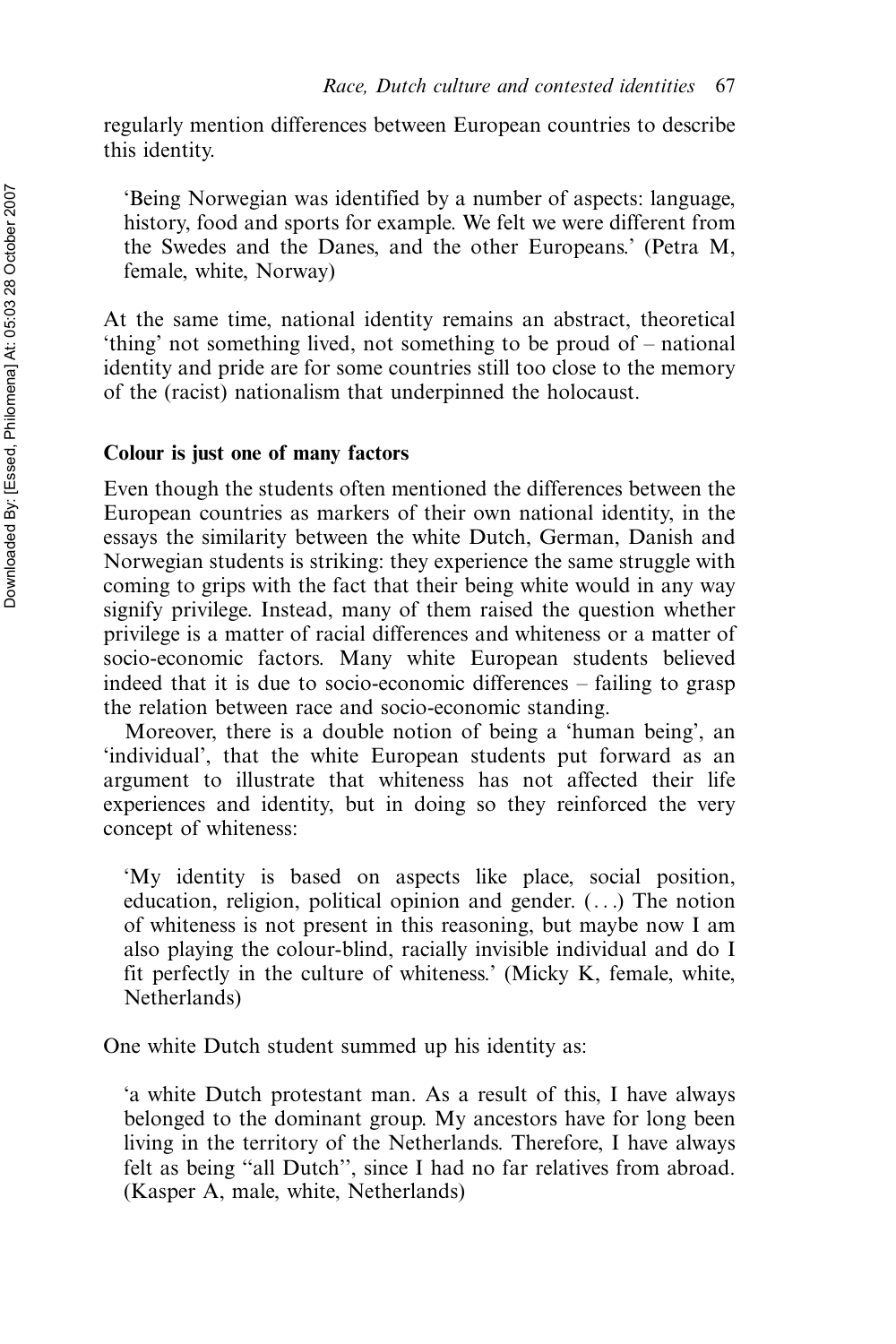He continued to identify himself by the city in which he was born and by his middle-class background. Most white European students discussed similar markers of identity, sometimes supplemented by being 'able-bodied' and 'heterosexual'. In short, according to these students, the main markers of European white identities are: race, nationality, religion, gender, place, class, physical ability and sexual preference. Although they mentioned race ('white') as a marker of identity, it appears to be a reference to difference in skin colour or ethnicity rather than a deeper understanding of racial hierarchies. Because not only are the white European students struggling with the concept of whiteness, about the meaning of which they had not really thought before entering the course, one also clearly discerns a resistance among the white European students to the idea that their skin colour would in any way privilege them. Kenny (2000) talks in this respect about the 'culture of avoidance', to which one white Dutch student responded: 'How can you avoid something if you aren't even aware that it exists?' (Jarke M, female, white, Netherlands). Would it be more accurate to speak of a 'culture of ignorance' in the white European case?

## Conclusion: Europe is about real Europeans

We have analysed how cultural and national belonging (citizenship, national identity) predominate in Dutch and European dominant ideologies. The reproduction of a sense of superior civilization continues to be an instrument of racism. The notion of race remains largely unnamed – though not invisible – in the Netherlands and (mainland) north-western Europe. The systemic nature of racism, everyday racism, is being denied, and with that the acknowledgement that white skin colour is one of the criteria of inclusion in the community of 'real' European nationals. But in the lived perception and in the most commonly used model of explanation for (racial) inequality in Europe, however, one does not primarily refer to skin colour, but to deeper connotations of citizenship, national identity, western superiority and civilization. This makes whiteness a difficult concept to be introduced in the European context.

The taboo to mention 'race' in combination with the strong emphasis, in common sense and political discourses, on national, cultural and European belonging, seems to leave little if any explicit space for ideologies and identities of whiteness to get a stronghold in the Netherlands – even when, from an academic point of view, it is possible to identify a number of ingredients that also have been identified as instruments of whiteness in the US, including whiteness as structural racial advantage, as boundary marker, a relational category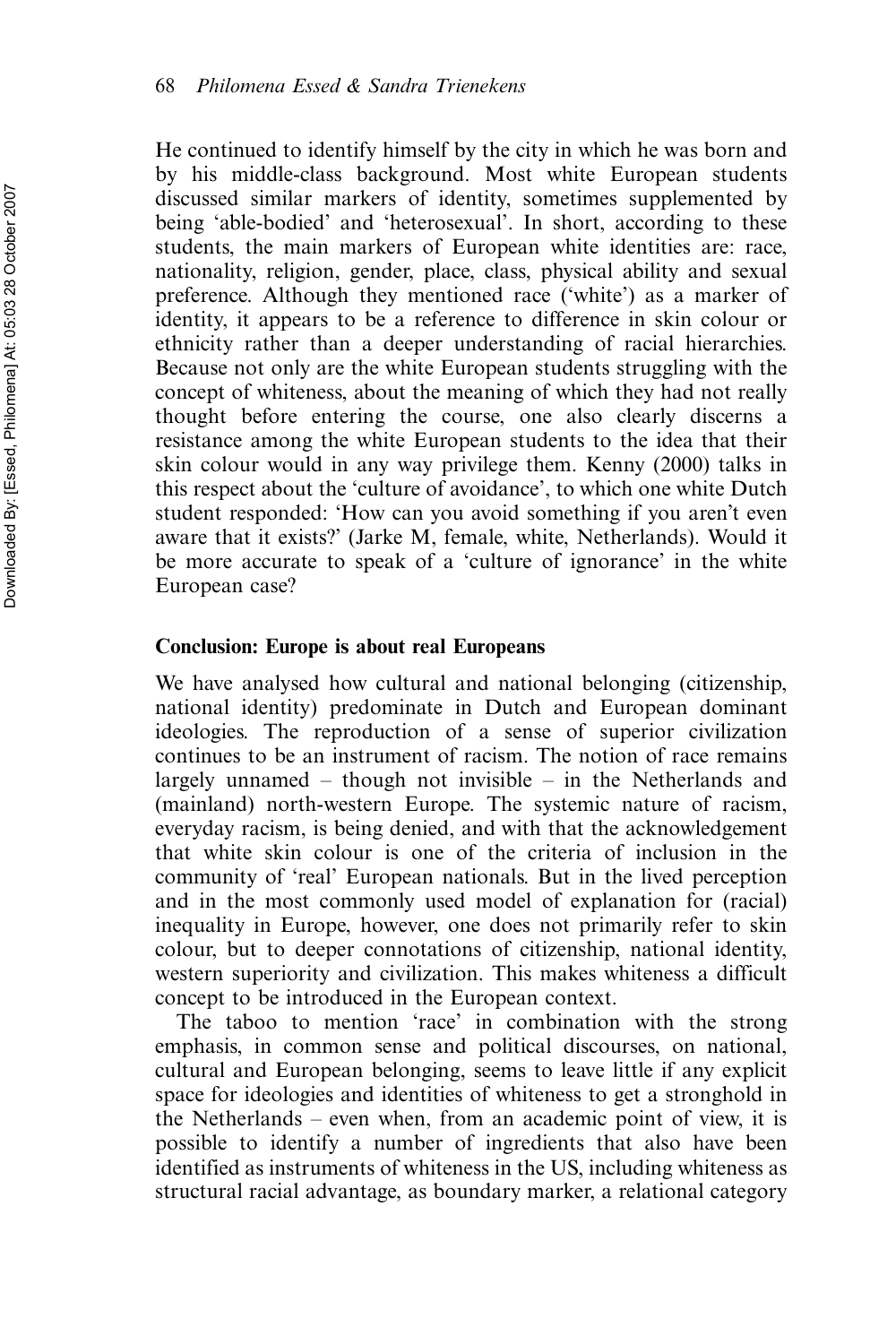and as a site of privilege (Frankenberg 2004). In other words, whiteness remains a floating concept when European discourse and politics are largely about identifying the cultural and historical criteria of national representation and European-ness. European-ness probably means 'white' (whichever way white gets to be defined), 'plus' something else. This plus refers to a continuum between popular (everyday practice) and high culture. The closer to the high end, in terms of social, intellectual or artistic status, the more comfortable members feel to claim the right to represent and define national or European culture as universal civilizations. Thus you can be white (racial categorization) but lacking social status, or the correct (read: Christianity-based) values, which taint the ability to claim real European-ness. By the same token, you can enjoy social status, and fully identify with Protestant values and European culture, but be too Asian or African or otherwise tainted, to qualify as 'real' national or European. A question we only hypothetically answer is: does whiteness equal real Europeanness (or real Dutchness, Frenchness and so on)? We believe that the answer is no.

#### Acknowledgements

We are grateful for the comments of the anonymous reviewers, which helped us to bring more focus in the line of argumentation. Many thanks also to David Theo Goldberg for his very useful editorial comments.

#### Notes

1. This interesting observation comes from David Theo Goldberg, informal conversation August 2006

2. In order to protect the identity of the students we do not qualify the specific year, but the period of study. The same strategy is applied to the University of Amsterdam project ! see below.

3. We do not mean to mitigate the cultural expressions of racism in the US as discussed among others in Lamont (1999) and Goldberg (1993). In both the US and in the Netherlands cultural and biological expressions of racism are present, but the prevailing emphasis is different (Essed 1991).

4. The Dutch population, 16 million, includes over 10 per cent first, second and third generation immigrants from the (former) colonies (Dutch Indies, Suriname and the Dutch Antilles) and from the countries of labour recruitment (predominantly Morocco and Turkey). There are refugees who came in the 1980s and 1990s (from Ethiopia, Eritrea, Bosnia, Iran, Iraq, Somalia, and Rwanda) as well as other communities: Ghanaians, Pakistani, Cape Viridians, to mention just a few.

5. This phenomenon is not unique to the Netherlands (Hesse 2000). This is not the place to discuss the issue at length, but we have reason to believe that the Netherlands is obsessed with culture and religious difference, epitomized in the theme of the 'backwardness' of Muslims. This opinion has become *salonfahig* since the rise of politician Pim Fortuyn (in the early years of the new millennium). For similar statements political representatives of the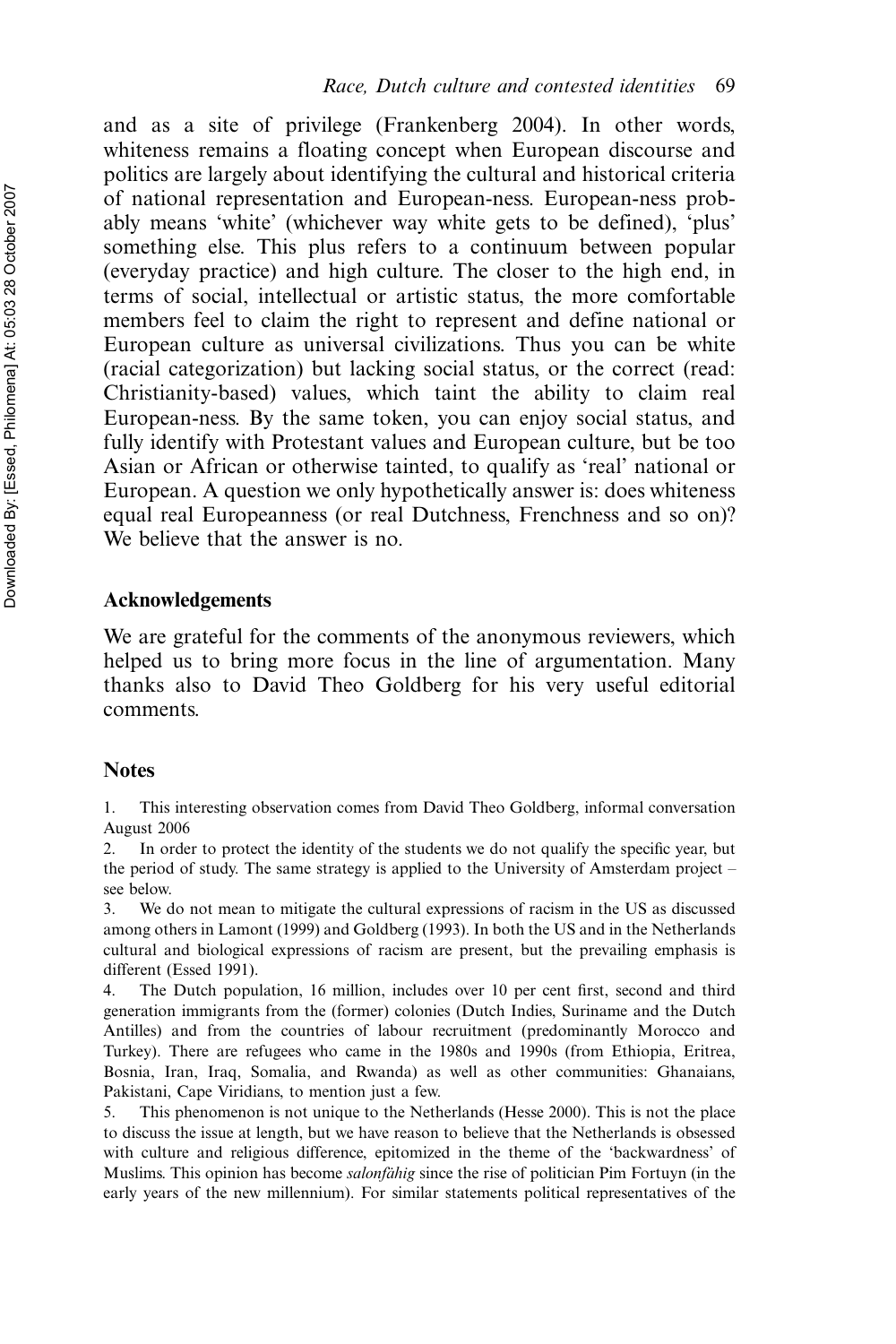#### 70 Philomena Essed & Sandra Trienekens

extreme right were sentenced to jail in the 1980s, indicating the recent shift to licensing extreme racial-ethnic views.

6. http://www.e-quality.nl/e-quality/pagina.asp?pagkey = 42568.

- 7. http://commposite.uqam.ca/videaz/wg3/0027.html, 25 May 1998.
- 8. de Volkskrant, 27 August 2005, Forum, p. 15, translated from Dutch (PhE/ST).
- 9. Algemeen [0]Dagblad, 31 August 2006, translated from Dutch (PhE/ST).

10. Although all seven theses were instructive, the information used here draws predominantly from one thesis which analysed the news coverage of non-western *allochtonen* in the newspapers Algemeen Dagblad and de Volkskrant (during the month January of the years 1995, 1999, 2002 and 2005). A total of around 350 newspaper articles were analysed. 11. These themes covered between 25 and 30 per cent of all articles on the multicultural society analysed for the respective months.

12. http://pewglobal.org/reports/display.php?PageID = 811.

13. The American students' essays will not be considered in this paper. Suffice it to say that these students, whether they are white or not, expressed a more in-depth understanding of whiteness and linked it more clearly, and rightly, to the privileged position it entails than the European students.

14. However, the mere fact of being graded makes it difficult to assess whether the views expressed in the essays were self-presentations in order to 'please' the instructor of a critical course, or genuinely critical self-reflections.

15. Twine's (2000) introductory chapter to Racing Research, Researching Racism, one of the required readings.

16. The tendency to identify racism rather over 'there' than over 'here' is not unique to the Netherlands, but applies as well to South African Afrikaners receiving the blame for Apartheid, or the South of the US seen as the truly racists rather than citizens of the North (McKinney 2004).

17. Kenny (2000) was part of the required literature.

#### References

AHMAD, A. NOBIL 2004 'Home front', *Mute*, vol. 27, Winter/Spring, pp. 30–2

AMIRAUX, V. and SIMON, P. 2006 'There are no minorities here. Cultures of scholarship and public debate on immigrants and integration in France', International Journal of Comparative Sociology, vol. 47, no. 3-4, pp. 191-215

BONILLA-SILVA, E. 2004 Racism without Racists: Color-Blind Racism and the Persistence of Racial Inequality in the United States, Lanham: Rowman & Littlefield

BOSCH, M., HOVING, I. and WEKKER, G. 1999 In het hart van de wetenschap (At the heart of Science, Den Haag: SDU

BOTMAN, M., JOUWE, N. and WEKKER, G. (eds) 2001 Caleidoscopische Visies: De Zwarte, migranten en vluchtelingen Vrouwenbeweging in Nederland (Kaleidoscopic Visions: The Black, Migrant and Refugee Women's Mo vement in the Netherlands), Amsterdam: KIT DE CAUTER, L. 2003 'Voorbij het verdriet van de tijdgeest. Kritisch pessimisme versus glokale paniek', in Reflect #01, Rotterdam: NAI Uitgevers

ESSED, P. 1991 Understanding Everyday Racism, Newbury Park, CA: Sage

- 1996 Diversity: Gender, Color and Culture, Amherst, MA: University of Massachusetts Press

- 2001 'Multi-identifications and transformations: reaching beyond racial and ethnic reductionisms', Social Identities, vol. 7, no. 4, pp. 493-509

- 2004 'Cloning amongst professors: normativities and imagined homogeneities', NORA. Nordic Journal of Women's Studies, vol. 12, no. 4, pp. 113-22

ESSED, P. and GOLDBERG, D.T. 2002 'Cloning cultures: the social injustices of sameness', Ethnic and Racial Studies, vol. 25, no. 6, pp. 1066-82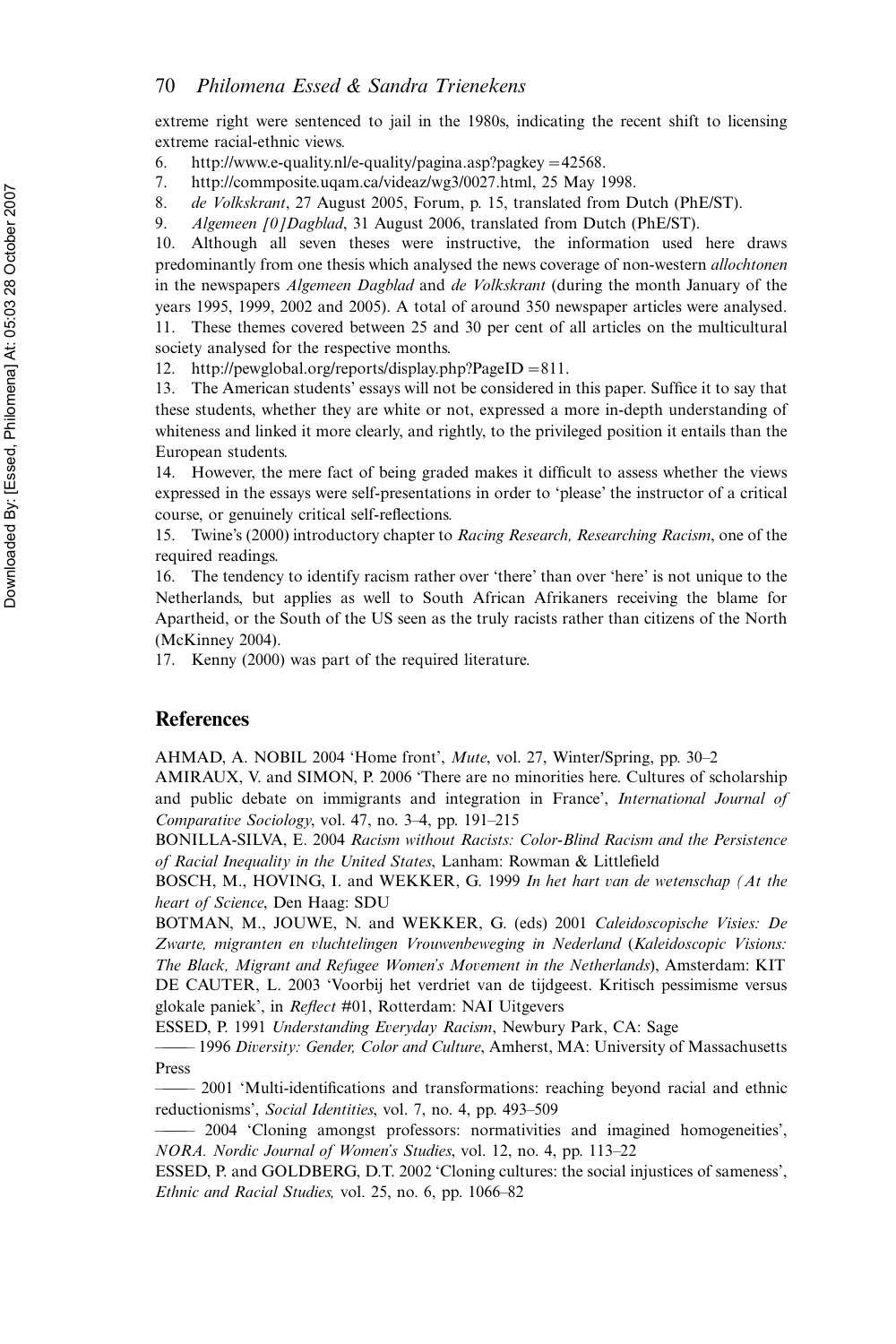ESSED, P. and NIMAKO, K. 2006 'Designs and (co)incidents. Cultures of scholarship and public policy on immigrants/minorities in the Netherlands', International Journal of Comparative Sociology, vol. 47, no. 3-4, pp. 281-312

FRANKENBERG, R. 2004 'On unsteady ground: crafting and engaging in the critical study of whiteness', in M. Bulmer and J. Solomos (eds) Researching Race and Racism, London and New York: Routledge, pp. 104-18

GOLDBERG, D. T. 1993 Racist Culture, Oxford: Blackwell

- 2002 The Racial State, Oxford: Blackwell

- 2006 'Racial Europeanization', Ethnic and Racial Studies, vol 29, no. 2 (March), pp. 331–64

HESSE, B. 2000 Un/settled Multiculturalisms: Diasporas, Entanglements, Transruptions , London and New York: Zed Books

HONDIUS, D. 1999 Gemengde huwelijken, gemengde ge voelens (Mixed Marriages, Mixed Feelings), Den Haag: Ijkpunt

2006 'Zwart/wit, licht/donker, blank/zwart:tolerantie en de omgang met zichtbaar verschil in de Nederlandse geschiedenis' ('Black/white, light/dark, white/black: tolerance and dealing with visible difference in Dutch History'), paper presented at the Conference 'Tolerance and Integration', Ministry of Justice, Den Haag, 6 September

KENNY, L. D. 2000 'Doing my homework', in F.W. Twine and J. Warren (eds), Racing Research, Researching Racism: Methodological Dilemmas in Critical Race Studies, New York and London: New York University Press

LAMONT, M. (ed.) 1999 The Cultural Territories of Race: Black and White Boundaries , Chicago, IL: The University of Chicago Press

MCKINNEY, K. 2004 Being White. Stories of Race and Racism, New York and London: Routledge

MIELANTS, E. 2006 'The long-term historical development of racist tendencies within the political and social context of Belgium', *International Journal of Comparative Sociology*, vol. 47, no. 3/4, pp. 313–34

MOK, I. 1999 In de ban van het ras. Aardrijkskunde tussen wetenschap en samenleving 1876–1992 (Under the Spell of Race. Geography between Science and Society 1876–1992), Amsterdam: ASCA

PATTERSON, T. 1997 Inventing Western Civilization, New York: Monthly Review Press PERRY, P. 2002 Shades of White: White Kids and Racial Identities in High School, Durham, NC: Duke University Press

PIETERSE, J.N. 2002 'Europe and its Others', in D. Goldberg and J. Solomos (eds), A Companion to Racial and Ethnic Studies, Oxford: Blackwell, pp. 17-24

POLLOCK, M. 2004 Colormute: Race Talk Dilemmas in an American School, Princeton, NJ: Princeton University Press

PUWAR, N. 2004 Space Invaders. Race, Gender and Bodies Out of Place, Oxford and New York: Berg Press

RASTAS, A. 2005 Racializing categorization among young people in Finland', Nordic Journal of Youth Research, vol. 13, no. 2, pp. 147-66

ROEDIGER, D. 2002 Reflections on ''Whiteness and ethnicity in the history of 'White Ethnics' in the United States, in P. Essed and D. Goldberg (eds), Race Critical Theories. Text and Context, Oxford: Blackwell, pp. 493-5

SAID, E. 1978 Orientalism, London: Routledge and Kegan Paul

SCHUSTER, J. 1999 Poortwachters over immigranten (Gatekeepers of Immigrants), Amsterdam: Het Spinhuis

TRIENEKENS, S. 2004 Urban Paradoxes: Lived Citizenship and the Location of Diversity in the Arts, PhD. Dissertation, Tilburg University

TWINE, FRANCE WINDDANCE 2000 'Racial ideologies and racial methodologies', in F.W. Twine and J. Warren (eds), Racing Research, Researching Racism: Methodological Dilemmas in Critical Race Studies, New York and London: New York University Press, pp. 1–34